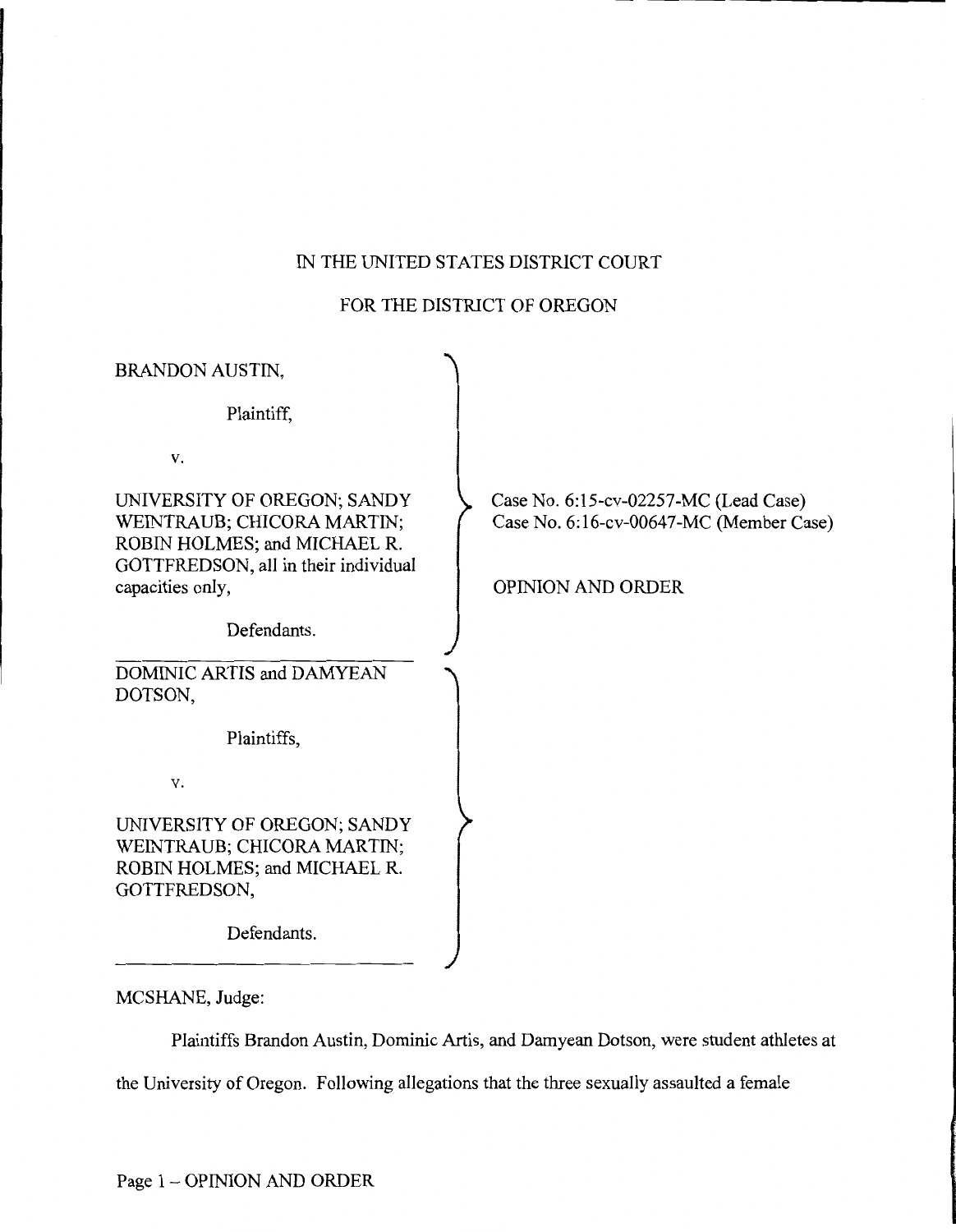student, the University conducted an investigation and held administrative hearings to determine whether Plaintiffs violated the University of Oregon's Student Conduct Code. Upon finding that Plaintiffs violated the Code, the University issued lengthy suspensions and opted not to renew Plaintiffs' athletic scholarships. Plaintiffs claim that (1) the individually named Defendants violated their due process rights under the 14th Amendment and are therefore liable under 42 U.S.C. § 1983; (2) the University of Oregon violated Title IX of the Education Amendments of 1972, 20 U.S.C., *et seq.* (Title IX) by discriminating against them on the basis of their gender; and (3) all Defendants committed various state law torts against them, including negligence, intentional infliction of emotional distress, intentional interference with economic relations, and breach of contract.

This Court is now asked to consider whether Plaintiffs have stated cognizable claims under Federal Rule of Civil Procedure 12(b)(6). Because the individual defendants are entitled to qualified immunity and because the University afforded the Plaintiffs appropriate process without regard to gender, Defendants' Motion to Dismiss is GRANTED.

# BACKGROUND<sup>1</sup>

Plaintiffs Brandon Austin, Dominic Artis, and Damyean Dotson are former students at the University of Oregon ("University"), Pl. Austin's Compl.,  $\P$  4, ECF No. 12; Pl. Artis' Compl.,  $\parallel$  2, ECF No. 1-1, where they played NCAA Division I men's basketball, Pl. Austin's Compl.,  $\parallel$ 14, ECF No. 12; Pl. Artis' Compl,  $\P$  11, ECF No. 1-1. In March 2014, a female student made allegedly false accusations that the three basketball players sexually assaulted her at a party and later at an apartment, Pl. Austin's Compl.,  $\P$  18, 33, ECF No. 12. Plaintiffs allege that, in

 $<sup>1</sup>$  Error! Main Document Only. The court expresses no opinion as to the veracity of the sexual assault accusations</sup> underlying this case; rather, when considering the factual allegations on a Rule  $12(b)(6)$  motion to dismiss, the court must take the complaint's allegations of material fact as true and construe them in the light most favorable to the nonmoving party. *Grosz v. Lassen Community College Dist.,* 360 Fed. Appx. 795 (9th Cir. 2009) (citing *Keams v. Tempe Technical Inst., Inc.,* 39 F.3d 222, 224 (9th Cir. 1994)). I construe the facts with these standards in mind.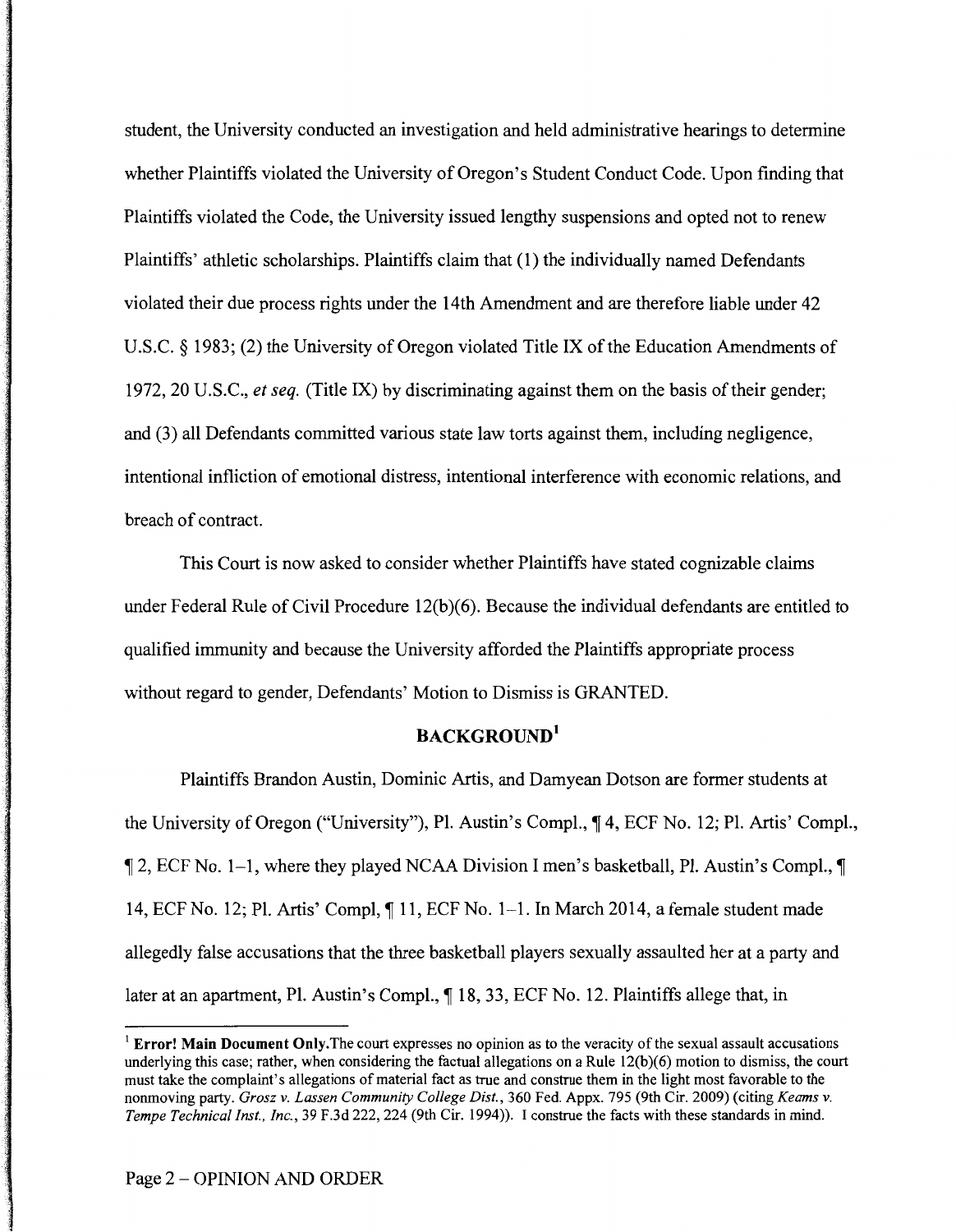responding to these accusations, the University deprived them of due process, equal protection, and other rights guaranteed by Title IX based upon their sex/gender. *Id.* at  $\P$  64; Pl. Artis' Compl,  $\parallel$  34, ECF No. 1-1. The named defendants, in addition to the University itself, include the Director of Student Conduct & Community Standards Sandy Weintraub, Assistant Dean of Students Chicora Martin, Vice President for Student Life Robin Holmes, and President Michael R. Gottfredson. Pl. Austin's Compl.,  $\P$ 4–9, ECF No. 12; Pl. Artis' Compl.,  $\P$ 5–9, ECF No. 1–1.

The Plaintiffs' version of the incident describes a consensual sexual encounter between the three men and their accuser. Austin alleges that the female student approached him and another basketball player at a party and began to "twerk" for them. Pl. Austin's Compl.,  $\P$  19, ECF No. 12. The three then entered a bathroom together where they participated in consensual sexual activity. *Id.* at  $\mathbb{T}$  20. After they left the bathroom, a third player that the female recognized approached them. *Id.* at  $\P$  21. All four then returned to the bathroom where the female performed various sexual acts with the basketball players and initiated oral sex on Austin. *Id.* at  $\mathbb{I}$  22; Pl. Artis' Compl.,  $\P$  15, ECF No. 1–1. Plaintiffs claim that numerous witnesses saw the female student interacting with the basketball players before and after the sexual activity and that they would have testified that she gave no indication that she was upset or had been sexually assaulted. Pl. Austin's Compl.,  $\P$  23, ECF No. 12; Pl. Artis' Compl.,  $\P$  16, ECF No. 1–1.

Later that evening, the female went with all three Plaintiffs to one of their apartments, where she took her clothes off and engaged in group sexual activity. Pl. Austin's Compl.,  $\P$  24-26, ECF No. 12. Austin claims that when she became teary-eyed they ceased sexual activity and that she was laughing and joking again soon after. *Id.* at  $\mathbb{I}$  27. Plaintiffs also allege that the female chose to stay overnight, had intercourse with one of the basketball players the next morning, took a cab home that the player had called, and texted the player to thank him for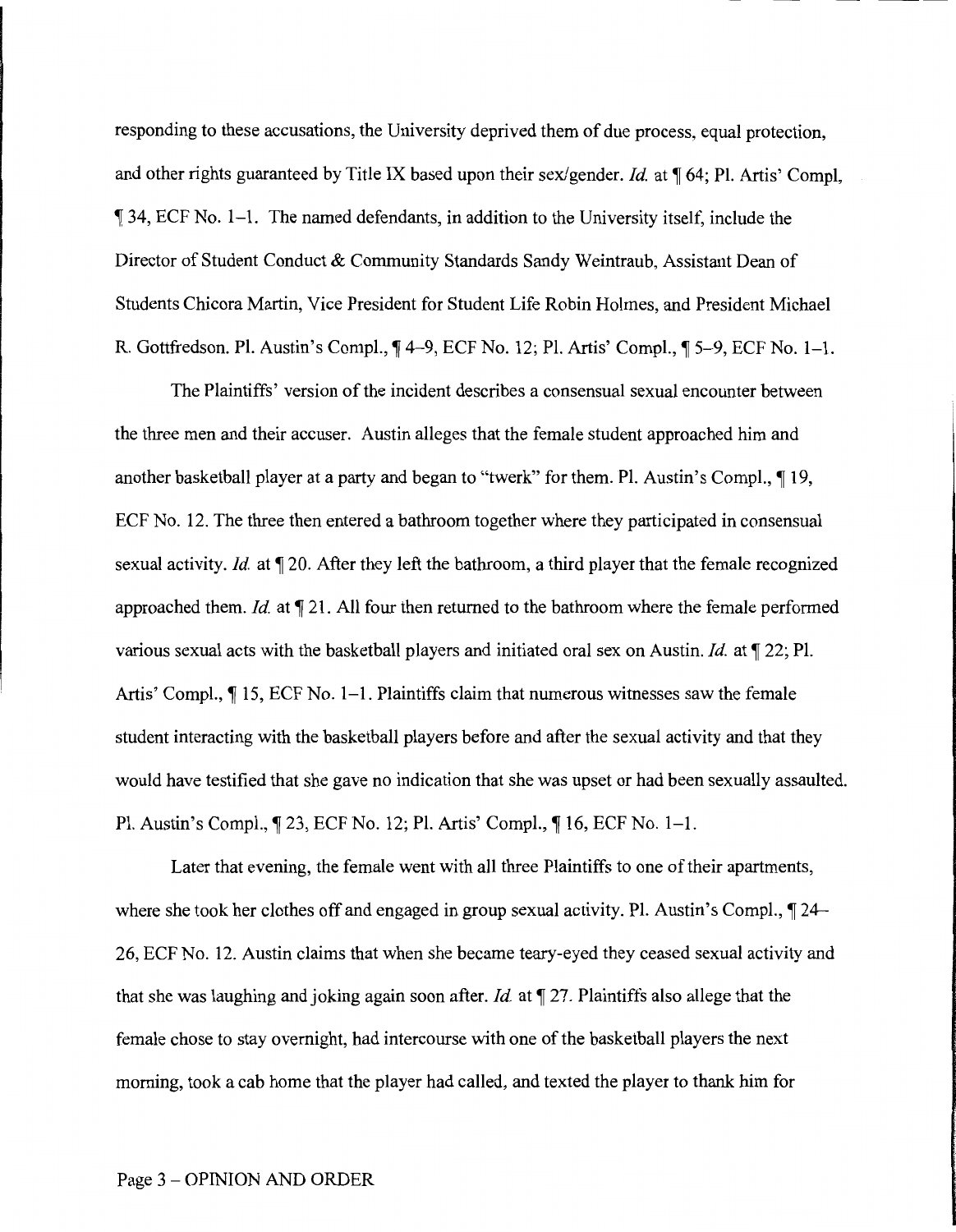getting her home. *Id.* at  $\sqrt{28}$ ; Pl. Artis' Compl.,  $\sqrt{217}$ , ECF No. 1–1. Plaintiffs allege that the female did not appear to be intoxicated nor did she say no to any of the sexual activity at any point. Pl. Austin's Compl.,  $\parallel$  30-31, ECF No. 12; Pl. Artis' Compl.,  $\parallel$  20-21, ECF No. 1-1. Plaintiffs claim that she expressed verbal consent and/or physical indications of her desire to participate in sexual activity with them while they were engaged in such conduct. PL Austin's Compl.,  $\lceil 32, \text{ECF No. 12}; \text{Pl. Artis'} \text{Compl.}, \lceil 22, \text{ECF No. 1-1}.$ 

A day or two later, the female began making what Plaintiffs allege were false accusations that they dragged her into the bathroom, assaulted her, wrestled her into a car, forced her to get drunk, drove her to the apartment, and raped her. Pl. Austin's Compl., 1 33, ECF No. 12; Pl. Artis' Compl.,  $\lceil 23, \text{ECF No. 1–1.} \rceil$  and Elements to police then made inconsistent statements to police regarding her sobriety, the events and conversations of the party, and the basketball players' actions, words, and behavior during the sexual activity. Pl. Austin's Compl., 134, ECF No. 12; Pl. Artis' Compl., 124, ECF No. 1-1.

On a motion to dismiss, the Court may consider, in addition to the complaint, materials incorporated into the complaint or matters of public record. *Coto Settlement v. Eisenberg,* 593 F.3d 1031, 1038 (9th Cir. 2010). The police report prepared by the Eugene Police Department, ECF No. 21-1, is both a public record and is relied upon factually in the Second Amended Complaint. *See* ECF No. 12 at  $\P$  39, 41, 79. The police report includes both an extensive interview with the female as well as a summary of the phone conversations between the female and the Plaintiffs following the incident. Those recordings were submitted by the female to the Eugene Police Department following the investigating officer's request. *Id* at 16. In those conversations, the Plaintiffs attested to the fact that the female "started crying during sex" and that was "the first time any of them knew she did not want to continue." *Id*. One of the Plaintiffs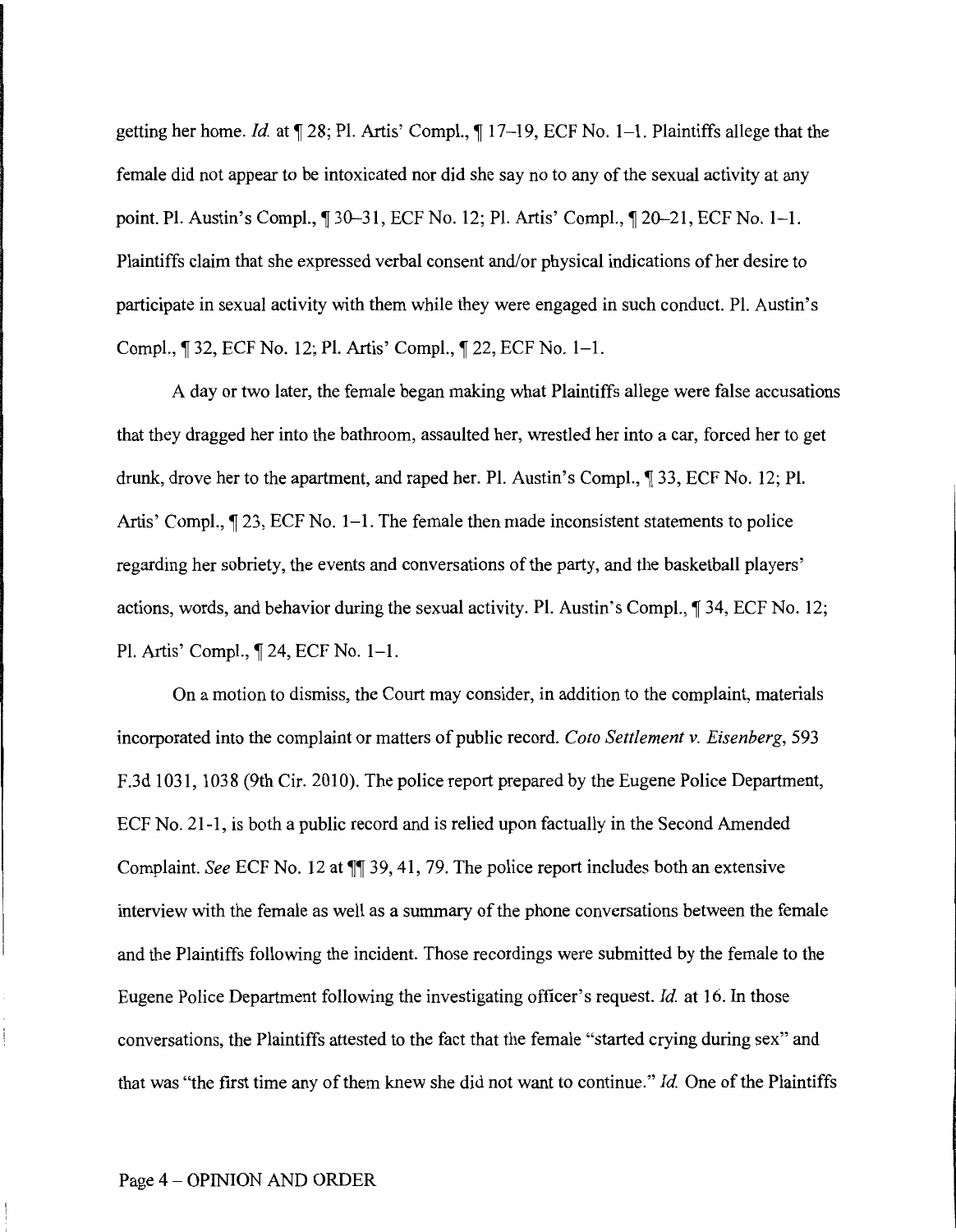stated that he "regretted the situation, and could understand why she felt like she was taken advantage of, given what she remembered of the situation." *Id*. The report includes one of the Plaintiffs admitting to feeling that he did something wrong. *Id* at 17. Another Plaintiff admits that "he was sorry, and said what he did was very inappropriate, and again mentioned he would not want anyone to do that to his mom or sister" and that "he had never done anything like this before, and would never do it again." *Id* at 18. The same Plaintiff stated that the incident "was an experience no one should have to [go] through, and called it a lesson learned for him." *Id* 

Ultimately, the Lane County District Attorney decided not to press charges against Plaintiffs due to the victim's conflicting statements and actions, Pl. Austin's Compl.,  $\parallel$  37, ECF No. 12; Pl. Artis' Compl.,  $\lceil$  25, ECF No. 1–1, and "insurmountable" barriers to prosecution, Pl. Austin's Compl., 1 39, ECF No. 12; Pl. Artis' Compl., 1 27, ECF No. 1–1. Despite the lack of criminal prosecution, President Gottfredson condemned Plaintiffs actions at a press conference prior to the University's separate hearing process, calling the female a "survivor" and stating that Austin in particular would not play basketball at the University again. Pl. Austin's Compl.,  $\P$  40, ECF No. 12; Pl. Artis' Compl.,  $\P$  28, ECF No. 1-1.

The University presented Plaintiffs with notice of their alleged Student Conduct Code violations and provided a Special Choice of Resolution Form, ECF No. 20-3, which described the options of hearings that were available to them: specifically, a special administrative conference or a panel hearing. Decl. of Lisa Thornton, Ex. C, 2, ECF No.  $20-3<sup>2</sup>$  The administrative conference option allowed a right to an immediate hearing, no right to appeal, and no right to have the accuser at the conference. *Id*. The panel hearing option allowed a mixed

<sup>&</sup>lt;sup>2</sup> The Special Choice of Resolution Form also included a summary of alleged violations, including a description of "Sexual Misconduct" as defined in the University's Student Conduct Code and the Oregon Administrative Rules. ECF No. 20-3 at 1.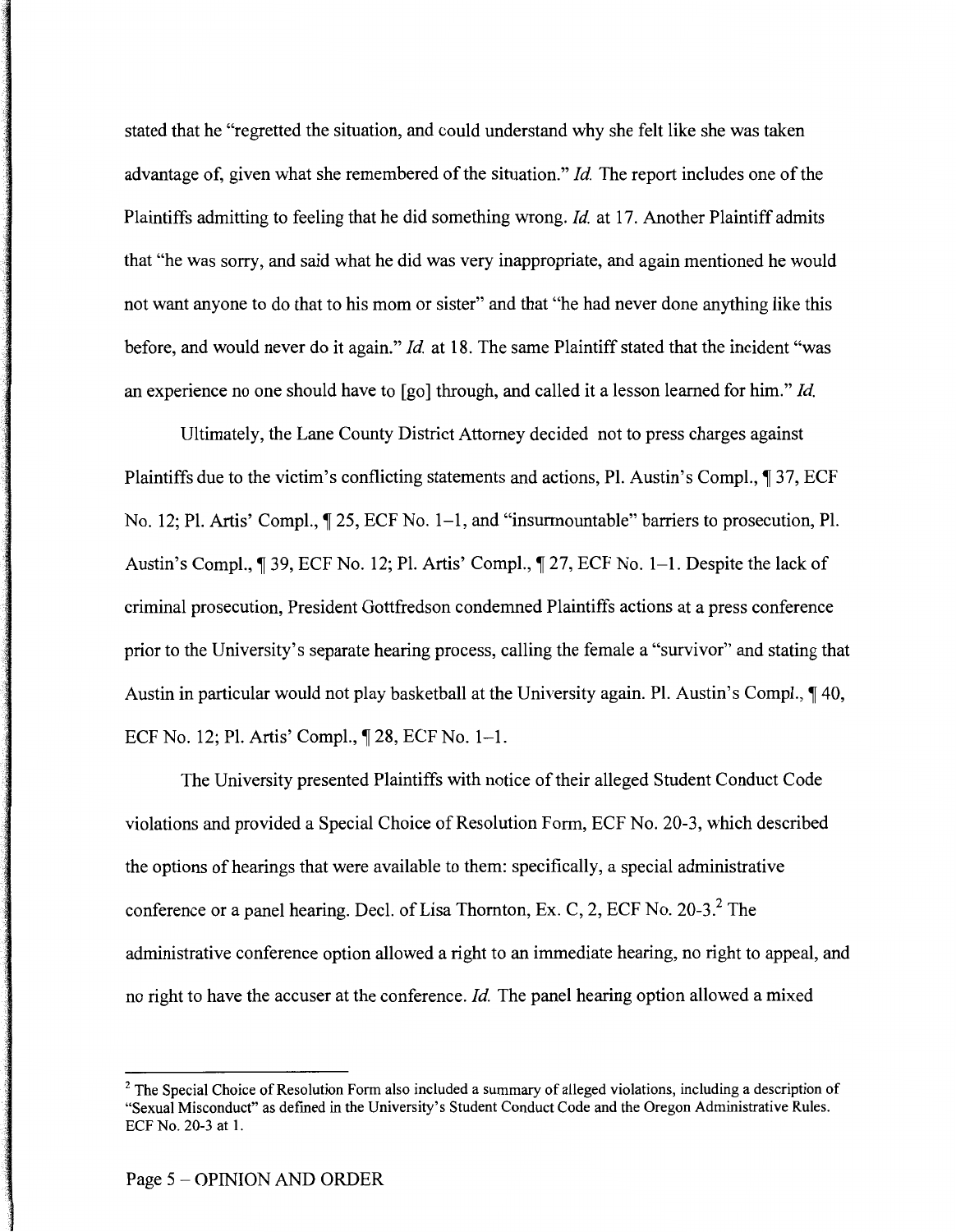panel of students, staff, and faculty, a delay time of 21-30 weeks, a full range of sanctions, the right to appeal, the presence of an advisor, and allowed cross-examination. *Id.; Id.* Ex. F, 4.

Plaintiffs, with advice of counsel, ultimately chose the administrative conference option, partly because expulsion was removed as a possible sanction. ECF No. 20-3 at 2 (Lead case); ECF No. 13-3 at 3 (Member case). They claim that the University deprived them of their rights at the conference by failing to provide them with the opportunity to respond or call relevant and necessary witnesses. *Id.* at  $\sqrt{ }$  55, 56; Pl. Artis' Compl.,  $\sqrt{ }$  34, ECF No. 1–1. Following the administrative conference, defendant Weintraub ruled against Plaintiffs, finding that they had engaged in sexual misconduct as defined by the Student Conduct Code. They were suspended for four to ten years, effectively expelling them from the University. Pl. Austin's Compl.,  $\sqrt{ }$  57, ECF No. 12; Pl. Artis' Compl.,  $\parallel$  37, ECF No. 1–1. Defendant Holmes allegedly refused to respond to Plaintiffs' request for an appeal and ignored their counsels' attempts to reach her. PL Austin's Compl., ¶ 59, ECF No. 12; Pl. Artis' Compl., ¶ 39, ECF No. 1–1.

Plaintiffs contend that they were regarded as three of the top amateur basketball players in the country and were widely projected to be selected in the first round of the NBA Draft, leading to multi-million dollar contracts and further economic gains. Pl. Austin's Compl.,  $\sqrt{\ }$  67, ECF No. 12; Pl. Artis' Compl., ¶42, ECF No. 1–1. Plaintiffs claim that the Defendants' conduct has stripped them of their positions at the Division I school, ruined their chances with the NBA, associated them with suspension and sexual assault, and caused them past and future personal and professional harm. Pl. Austin's Compl.,  $\parallel$  69, ECF No. 12; Pl. Artis' Compl.,  $\parallel$  43, ECF No.  $1 - 1$ .

#### Page 6 - OPINION AND ORDER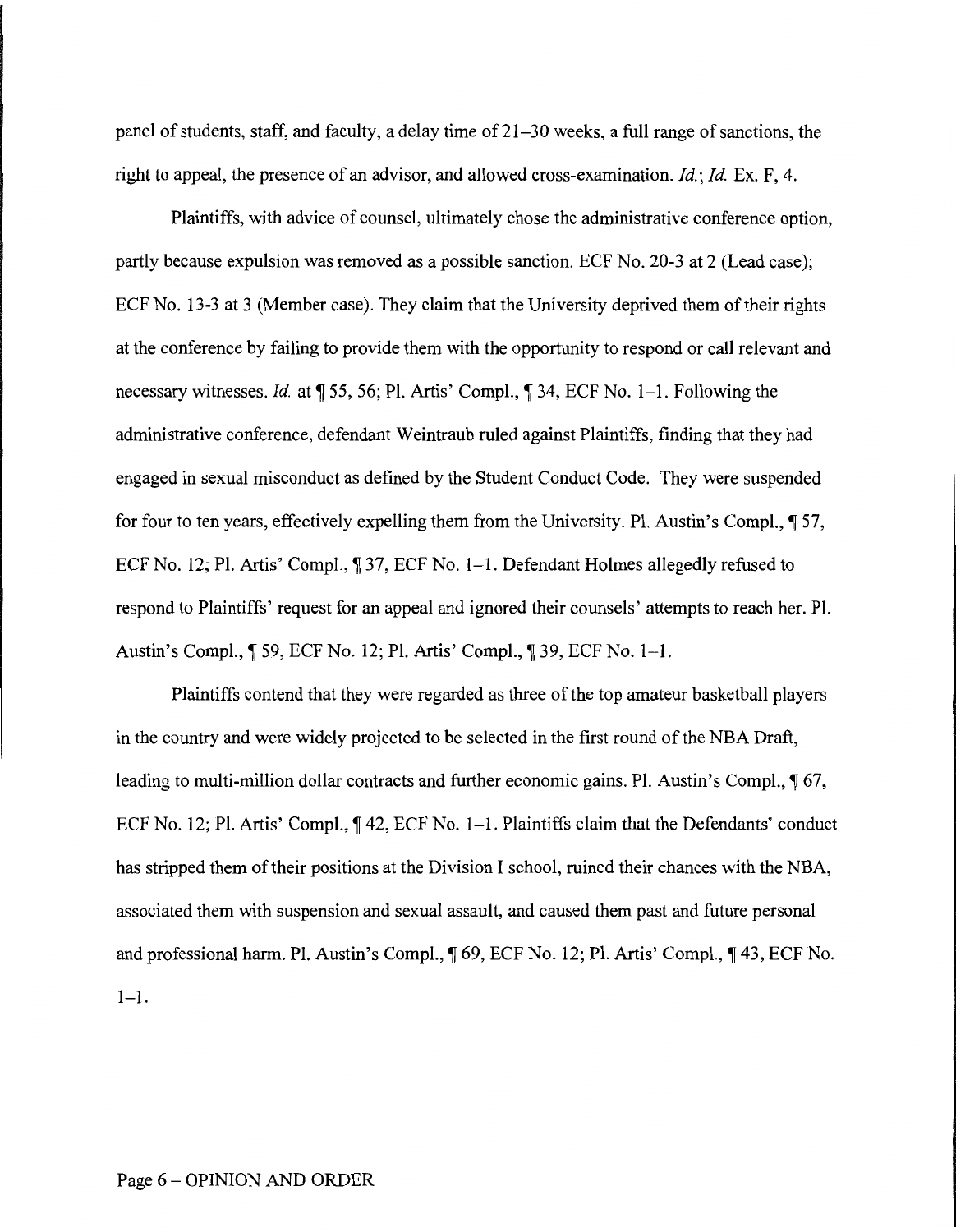#### **STANDARD**

To survive a motion to dismiss under Rule 12(b)(6), a complaint must contain sufficient factual matter that "state[s] a claim to relief that is plausible on its face." *Bell Atlantic Corp. v. Twombly*, 550 U.S. 544, 570 (2007). A claim is plausible on its face when the factual allegations allow the court to infer the defendant's liability based on the alleged conduct. *Ashcroft v. Iqbal,*  556 U.S. 662, 663 (2009). The factual allegations must present more than "the mere possibility of misconduct." *Id.* at 678.

While considering a motion to dismiss, the Court must accept all allegations of material fact as true and construe them in the light most favorable to the non-movant. *Burgert v. Lokelani Bernice Pauahi Bishop Trust,* 200 F.3d 661, 663 (9th Cir. 2000). However, the Court is "not bound to accept as true a legal conclusion couched as a factual allegation." *Papasan v. Allain,*  478 U.S. 265, 286 (1986). If the complaint is dismissed, leave to amend should be granted unless the court "determines that the pleading could not possibly be cured by the allegation of other facts." *Doe v. United States,* 58 F.3d 494, 497 (9th Cir. 1995) (citations and internal quotation marks omitted).

## **DISCUSSION**

#### **I. Qualified Immunity and Due Process**

As a preliminary matter, I address qualified immunity as it applies to the due process claims alleged against the four individually named defendants ("Individual Defendants"). Because it comprises immunity from *suit* rather than immunity from protracted litigation, qualified immunity is properly addressed at the earliest possible stage of litigation. *Hunter v. Bryant,* 502 U.S. 224, 227, 112 S. Ct. 534 (1991); *Dunn v. Castro,* 621F.3d1196, 1198 (9th Cir. 2010).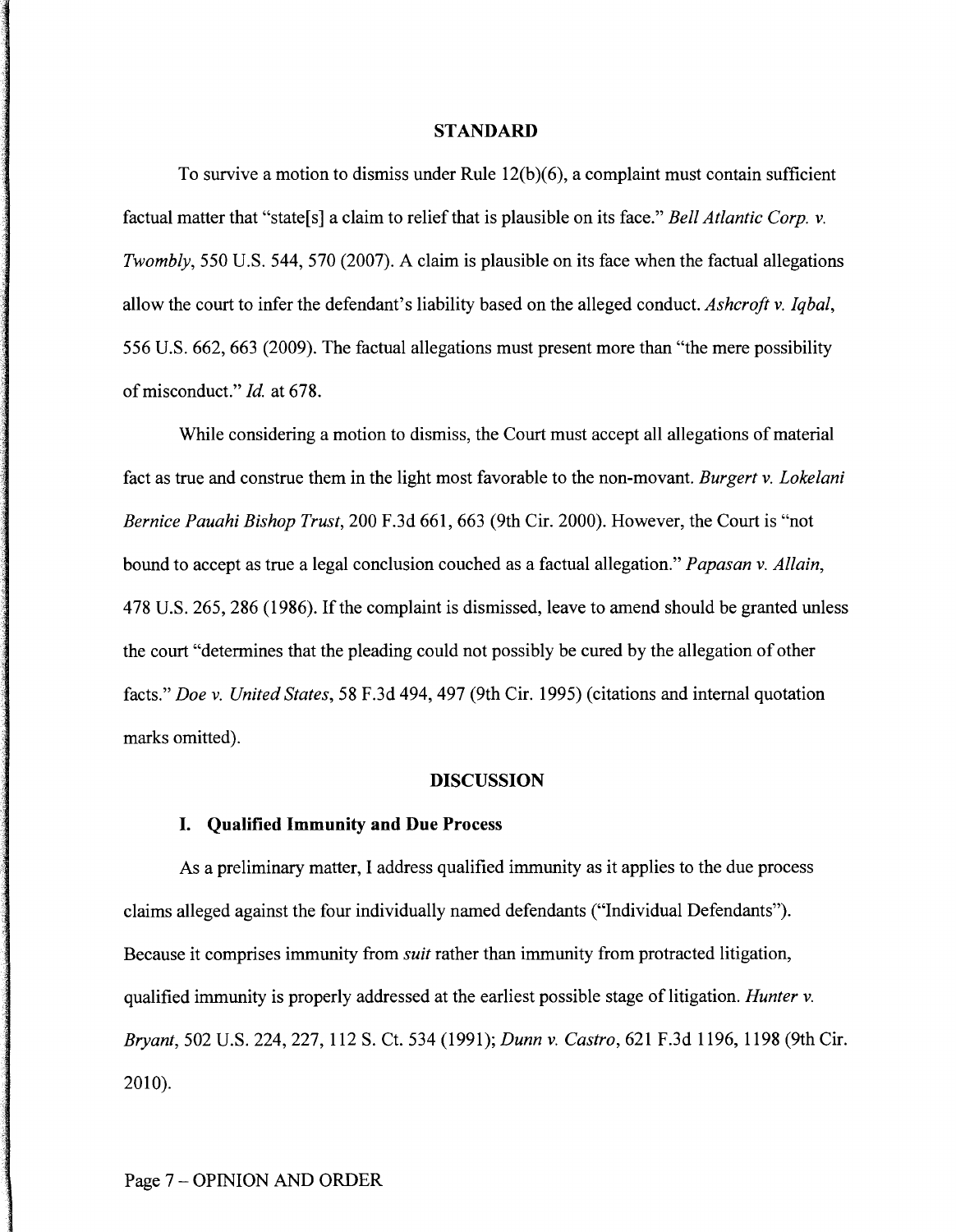Qualified immunity in this case hinges on whether the Individual Defendants violated a clearly established constitutional right in their individual capacities. An official's conduct will only violate a "clearly established" right when "at the time of the challenged conduct, the contours of a right are sufficiently clear that every reasonable official would have understood that what he is doing violates that right." *Ashcroft v. Al-Kidd,* 563 U.S. 731, 741, 131 S. Ct. 2074 (2011) (quoting *Anderson v. Creighton,* 483 U.S. 635, 640, 107 S. Ct. 3034 (1987)) (internal bracketing and quotations omitted). Existing precedent "must have placed the statutory or constitutional question beyond debate." *Id.* at 741. The Supreme Court, in analyzing qualified immunity and the "clearly established" requirement, looks to whether precedent that directly establishes a right exists, and does not account for emergent or theoretical rights. *Id.* 

The Due Process Clause of the Fifth Amendment to the United States Constitution, applicable to the states through the Fourteenth Amendment, provides that no person may be deprived of life, liberty, or property without due process of law. "The fundamental requirement of due process is the opportunity to be heard at a meaningful time and in a meaningful manner." *Mathews v. Eldridge,* 424 U.S. 319, 333 (1976) (internal citations and quotations omitted). Further, a "constitutionally cognizable property interest in a benefit requires more than 'an abstract need or desire' or a 'unilateral expectation of it'—rather, there must be 'a legitimate claim of entitlement.' This typically requires an individual to demonstrate that an existing law, rule, or understanding makes the conferral of a benefit 'mandatory.'" *United States v. Guillen-Cervantes,* 748 F.3d 870, 872 (9th Cir. 2014) (quoting *Town of Castle Rock v. Gonzales,* 545 U.S. 748, 756, 760 (2005)).

Plaintiffs assert that they had a right to due process prior to potential deprivation of a property interest in their status as admitted university students in good standing, their ability to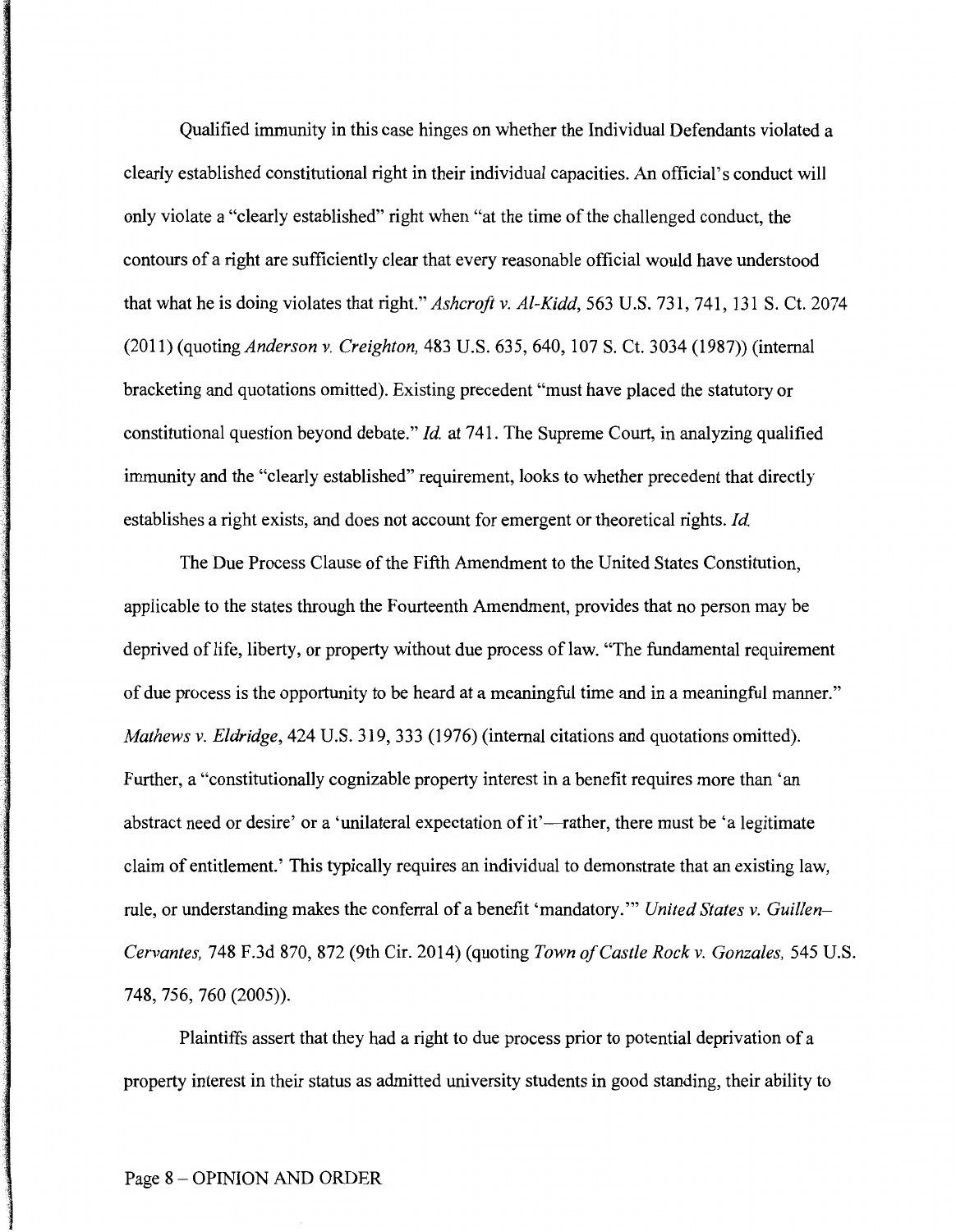pursue public higher education and athletic participation, the economic benefit from an existing scholarship, a hypothetical future scholarship at another school, and future potential NBA careers. *See* Austin's Opp., 10, ECF No. 22. While the right to due process is "clearly established," the same cannot be said of the proposed interests, whether they be characterized as property or liberty interests, at issue in this case, as they have no parallels "beyond debate" in relevant precedent.

The parties dispute whether there exists such precedent here, but the answer is clear: there is no Supreme Court, Ninth Circuit, or Oregon District Court case that, at the time of the events giving rise to this case, clearly establishes the property rights Plaintiffs assert, nor is there any apposite statute establishing the same. While Plaintiffs point to a number of out-of-district cases that, at best, indirectly establish such a right, the parties correctly turn their focus to one Ninth Circuit case, *Stretten v. Wadsworth Veterans Hosp.,* 538 F.2d 361 (9th Cir. 1976) (an appointed and employed medical resident had an interest in his position and continued education derived therefrom), and one Supreme Court case, *Goss v. Lopez,* 419 U.S. 565, 95 S. Ct. 729 (1975) (a junior high school student had a right to not be subject to a prolonged suspension, based on an Ohio education statute), which arguably come the closest to recognizing these rights. I find that *Goss* does not clearly establish the rights asserted here, given that it involved middle school public education under a relatively broad Ohio state statute establishing a right to such education.<sup>3</sup> There is no analogous Oregon law applicable to college education that would create a corollary to *Goss* in this case.

<sup>3</sup> I recognize that *Goss* mentions *Dixon v. Alabama State Board of Education,* 294 F.2d 150 (5th Cir. 1961), and a collection of cases from lower federal courts excluding the District of Oregon and the Ninth Circuit, in finding the suspended child in that case had a due process right. This does not create a right, beyond debate, in this district or circuit, in the higher education and student athlete property rights that plaintiffs now assert here.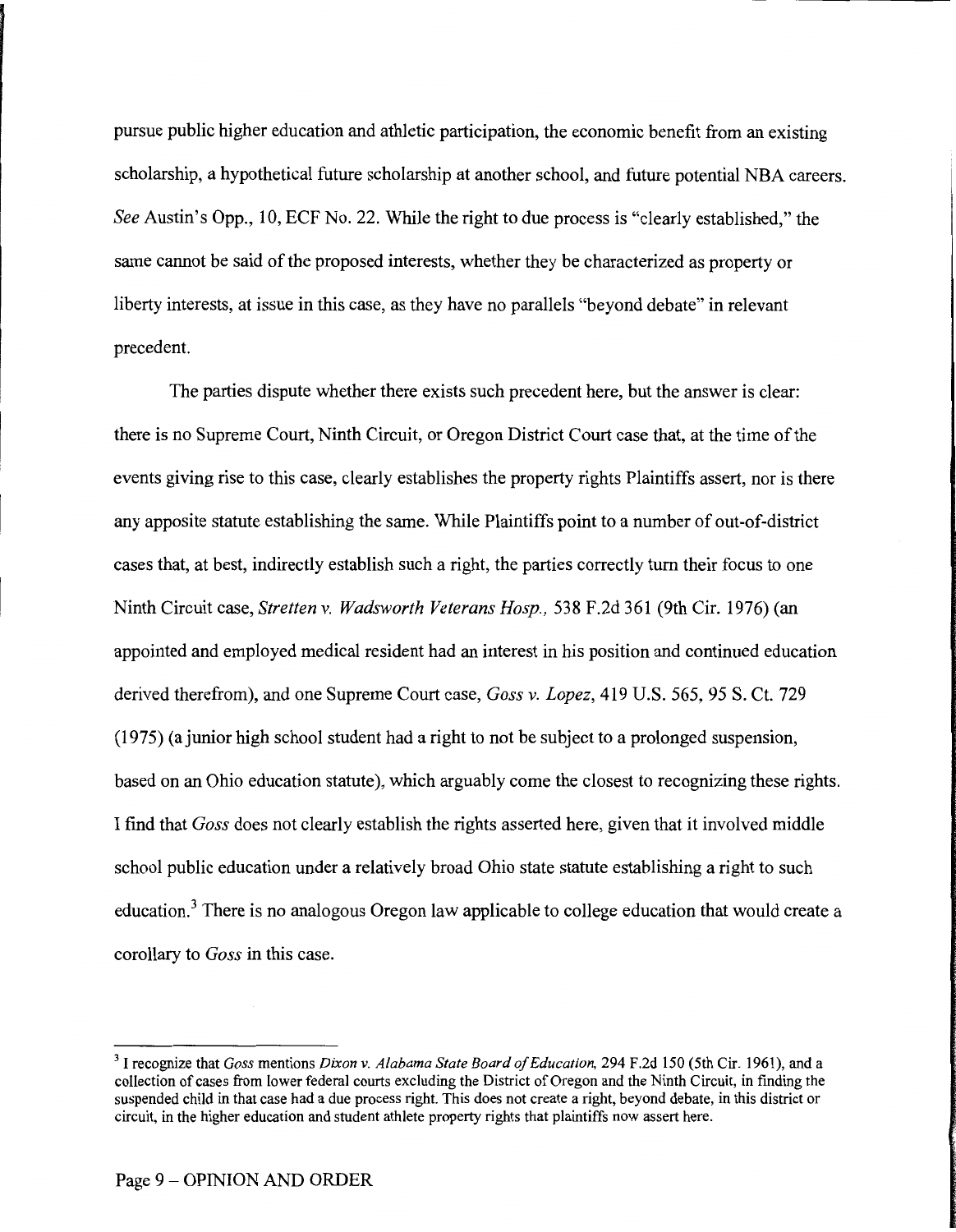Turning to *Stretten,* I find that case can only *arguably* be interpreted to confer a right similar to that at issue. While I agree that *Stretten* is the more analogous of the two cases, as it involves a right to higher education, I find that it is sufficiently distinct so as to fall short of the "beyond debate" standard articulated in *Al-Kidd.* Namely, the medical resident from *Stretten* was appointed to a four-year position but terminated allegedly without process after only one. The Ninth Circuit found that the plaintiff in that case had an interest in keeping his position to maintain his income, complete his residency, continue to benefit from the education derived from the residency, and protect his professional reputation. *Stretten,* 537 F.3d at 368. Here, the Plaintiffs are unpaid college student athletes who were denied the renewal on the subsequent term of their otherwise renewable one-year scholarships, from which they benefited the full promised year. Given the stark contrast between the rights conferred and then withdrawn in *Stretten* and those alleged in the case at hand, I find that Plaintiffs have failed to plead a clearly established constitutional right for the purposes of a qualified immunity analysis.

Because there is no relevant precedent that clearly establishes the proposed constitutional rights at issue, per the standard articulated in *Al-Kidd,* 563 U.S. at 741, the Individual Defendants are entitled to qualified immunity from the due process claims asserted against them. Further, because those claims are asserted only against the Individual Defendants in this case and therefore do not survive against the University, the due process claims are DISMISSED with prejudice.<sup>4</sup>

<sup>&</sup>lt;sup>4</sup> While I need not reach the merits of the due process claims, I note that significant information offered at this stage undercuts allegations that Plaintiffs were summarily deprived of process, including timely notice of the Student Conduct Code violations against them, the choice ofresolution format provided to them, the fact that Plaintiffs were allowed to consult counsel in choosing their preferred format, and the number of rights conferred by each of those choices. Plaintiffs' conclusory allegations that the process to which they were entitled were flawed need not be taken as true. *Papasan v. Allain,* 478 U.S. 265, 286 (1986).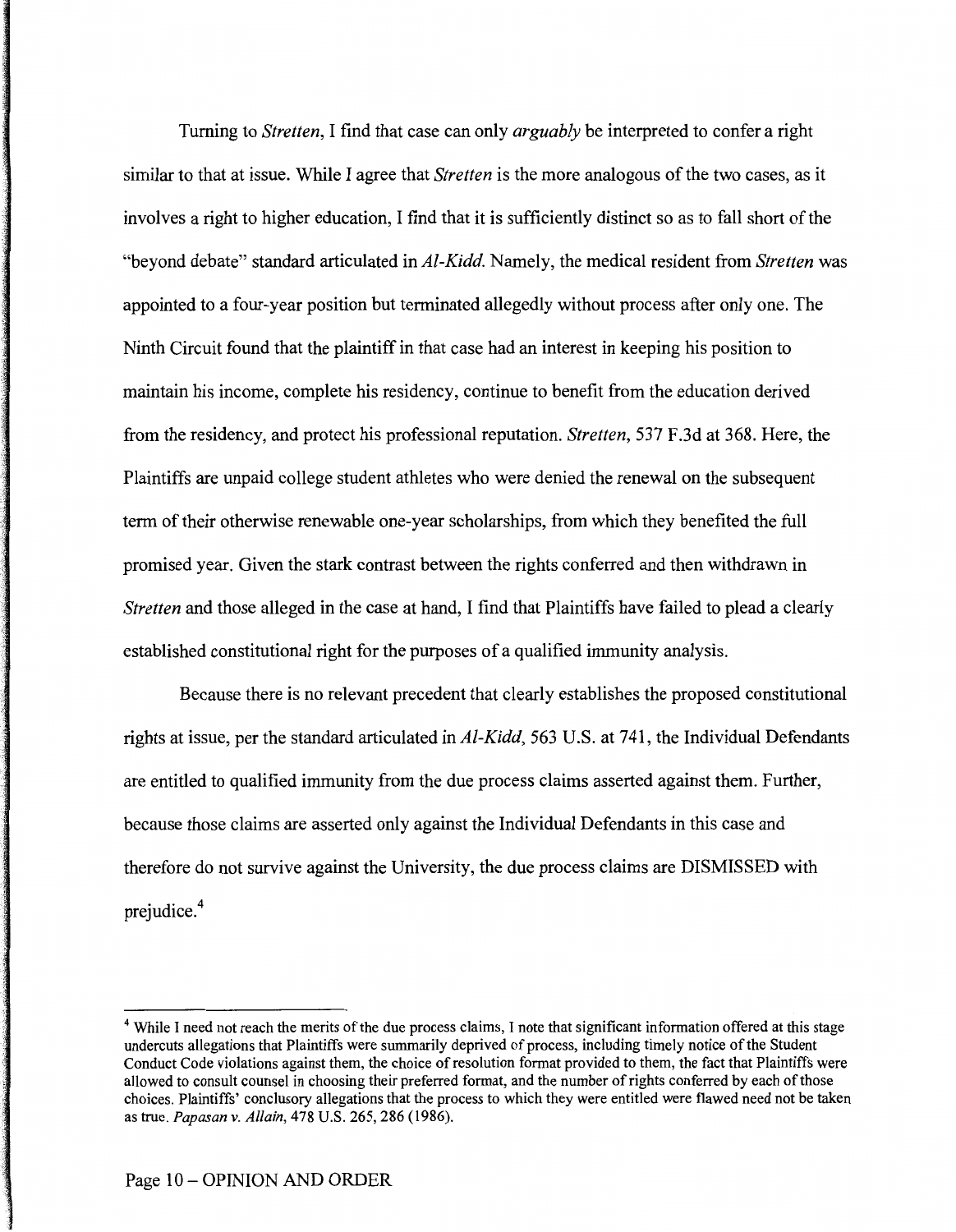# **II. Title IX and Equal Protection Claims**

# **A. Title IX**

Defendants move to dismiss Plaintiffs' Title IX sex discrimination claims brought against the University. *5* Defendants argue that Plaintiffs have failed to plead factual allegations supporting any plausible theory that Defendants selectively enforced Title IX by suspending Plaintiffs for sexual misconduct because of their gender or sex. Further, Defendants contend that Plaintiffs plead no facts supporting the theory that the University's investigation or hearing were flawed in a way that was motivated by Plaintiffs' gender or sex, or that the University was deliberately indifferent to Plaintiffs' rights under Title IX. Defendants apply this same line of argumentation to the Equal Protection Claims that only Plaintiffs Artis and Dotson set forth.

Plaintiffs, for their part, argue that this case can be characterized as each of the three types of Title IX sex discrimination cases: "selective enforcement," "erroneous outcome," and "deliberate indifference." Austin's Opp., 25-28, ECF No. 22. In opposition to the instant motion, Plaintiffs describe their theory at length: a nearly-immediate suspension, a hearing with alleged insufficient process, 6 a denial of appeal following the hearing, and the fact that the University's President called the accuser a "survivor" and pointed out during the press conference that, as a father, he was appalled at the alleged conduct described in the police report. *Id.* at 26-27. On its face, this theory is short on facts plausibly alleging sex discrimination.

This Court recognizes that lower federal courts are split as to whether a mere allegation of a pattern of discrimination against males accused of sexual assault is sufficient to survive a

<sup>&</sup>lt;sup>5</sup> As Plaintiffs concede, this claim is not brought against the Individual Defendants. Austin's Opp., 22, ECF No. 22.

<sup>&</sup>lt;sup>6</sup> Throughout oral argument, Plaintiffs suggested their entitlement to the full umbrella of rights that would accompany a quasi-judicial proceeding, including cross examination, presence of counsel, ability to subpoena witnesses, and discovery of investigative reports. A number of such processes were available to Plaintiffs had they chosen to proceed with a panel hearing. *See supra* page 5–6; *supra* note 4.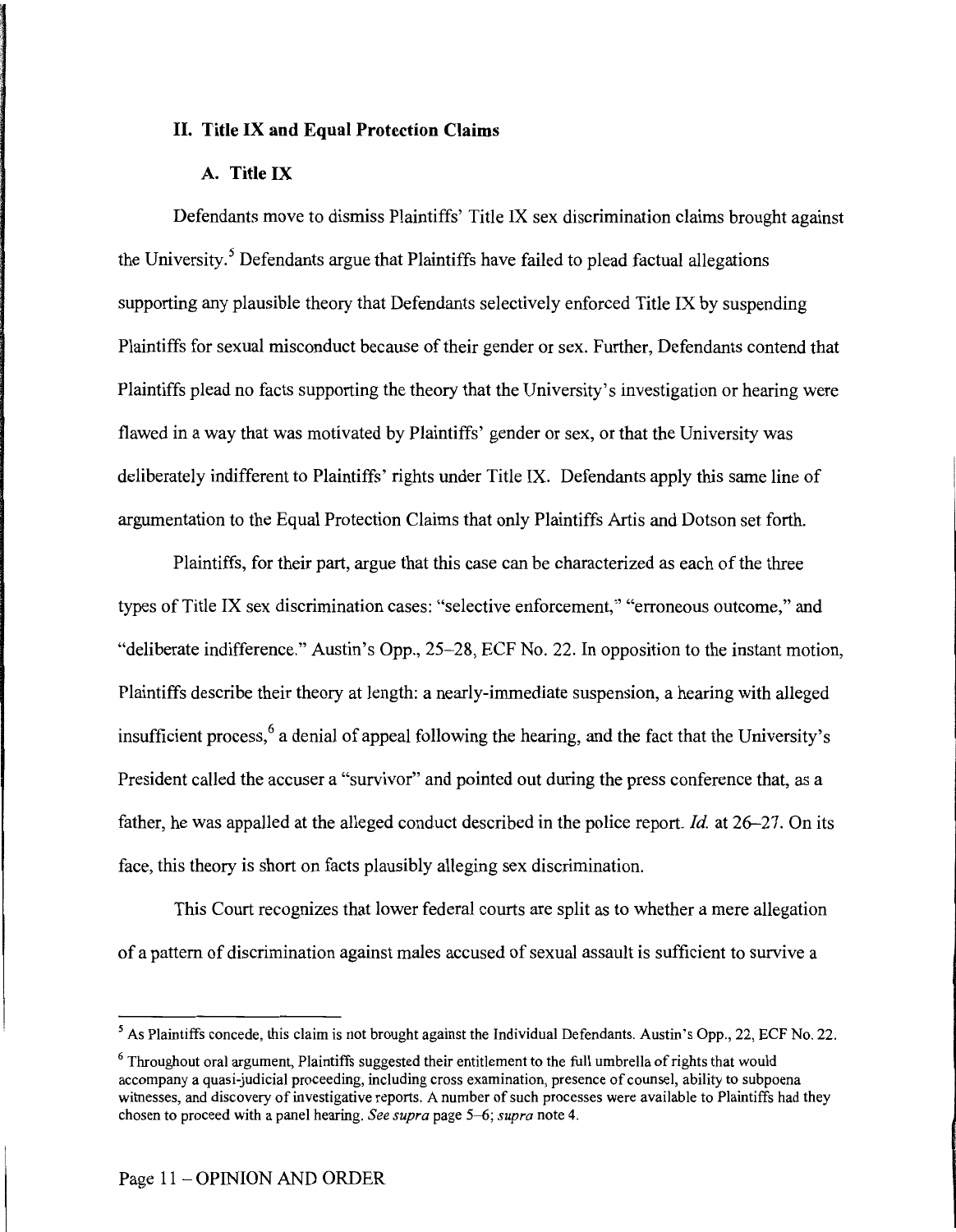motion to dismiss. Some courts have dismissed similar Title IX claims because plaintiffs only made conclusory allegations of gender bias. *See Ludlow v. Northwestern Univ.,* 125 F. Supp. 3d 783 (N.D. Ill. 2015); *Sa/au v. Denton,* 139 F. Supp. 3d 989 (W.D. Mo. 2015); *Doe v. Univ. of Cincinnati,* 2016 WL 1161935 (S.D. Ohio Mar. 23, 2016); *Sahm v. Miami Univ.,* 110 F. Supp. 3d 774 (S.D. Ohio 2015). Other courts have found that similar allegations are sufficient to show that gender bias motivated an erroneous outcome, and that to require more is practically impossible and inconsistent with pleading standards governing other types of discrimination claims. *Doe v. Brown Univ.,* 2016 WL 715794, at \*8; *see also Doe v. Salisbury Univ.,* 123 F. Supp. 3d 748 (D. Md. 2015); *Wells v. Xavier,* 7 F. Supp. 3d 746 (S.D. Ohio 2014). Others still strike a middle ground, maintaining that the potential facts necessary to plausibly support a claim-that is, whether women are ever accused of or penalized for sexual assault—are typically held closely by universities for obvious reasons and, at the very least, some discovery should be conducted on the matter. *See Doe v. Wash.* & *Lee Univ.,* 2015 WL 4647996, at \*10 (W.D. Va. Aug. 5, 2015).

The issue, then, is what constitutes sufficient factual pleadings to survive the motion to dismiss stage where a male alleges sex discrimination after a university suspends him for sexual misconduct.

#### *1. Selective Enforcement*

Plaintiffs' first theory of discrimination is that the University's decision to initiate proceedings and subsequently suspend Plaintiffs for four to ten years was improperly influenced by the fact that the accused Plaintiffs are males and their accuser was a female. Pl. Artis' Compl, if 51, ECF No. 1-1. Plaintiffs cite the DA's refusal to prosecute, *Id* at if 52-53, and University President Gottfredson's statement that the female was a "survivor" and that he was appalled at the accusations "as a father," *Id.* at  $\P$  54, as evidence of gender bias. Plaintiffs allege " $[0]$ n

### Page 12 - OPINION AND ORDER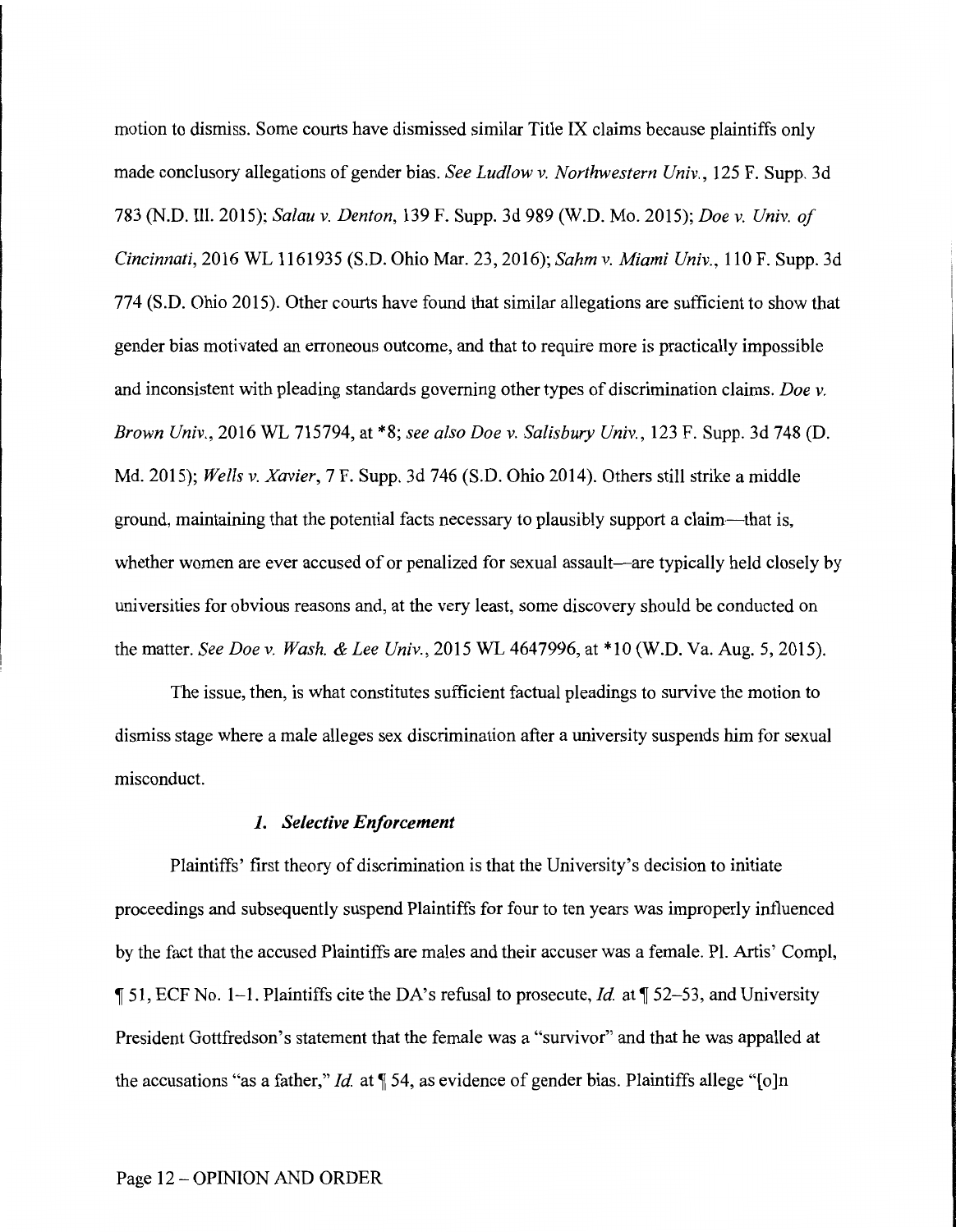information and belief' that, conversely, the University has never taken action against a female who made a false allegation of sexual assault. *Id.* at  $\mathcal T$  56. Plaintiffs also allege that there is a presumption that accused males are guilty of sexual misconduct, as evidenced by the lack of opportunity the University gave Plaintiffs to defend themselves (despite providing them a hearing). *Id.* at  $\P$  57.

Defendants correctly counter that Plaintiffs' complaint contains only conclusory statements bolstered by few factual allegations. Defs.' Mot. (Member Case), 27, ECF No. 12. First, Defendants argue that evidence of the DA's decision not to prosecute the matter as a criminal case has no bearing on the University's decision to investigate and prosecute a conduct code violation. *Id* at 28. The University correctly points out that the elements of sexual misconduct, as defined by the Student Conduct Code, are quite different than the elements that a state prosecutor would have to prove beyond a reasonable doubt in a criminal case. The state's failure to indict Plaintiffs with a crime has no bearing on the Defendants' decision to investigate a Student Conduct Code violation based on that Code's definitions of "sexual misconduct" and "explicit consent."<sup>7</sup> There is no logical nexus that connects the failure to criminally prosecute with gender bias on the part of Defendants.

- b) Nonconsensual personal contact occurs when a student subjects another person to contact of a sexual nature when a reasonable person would know that such contact would cause emotional distress:
	- A. Without having first obtained Explicit Consent; or
	- B. When he or she knows or should have known the person was incapable of explicit consent by reason of Mental Disorder, Mental Incapacitation, or Physical Helplessness.

Additionally, the Code defines "Explicit consent" as "voluntary, non-coerced and clear communication indicating a willingness to engage in a particular act." "Explicit consent" includes "an affirmative verbal response or

<sup>7</sup> Per the University's Student Conduct Code, "Sexual Misconduct" means:

a) Unwanted Penetration is Penetration of another person, or causing the Penetration of another person, when one:

A. Does not first obtain Explicit Consent from that person; or

B. Knows or should have known the person was incapable of explicit consent by reason of Mental Disorder, Mental Incapacitation, or Physical Helplessness.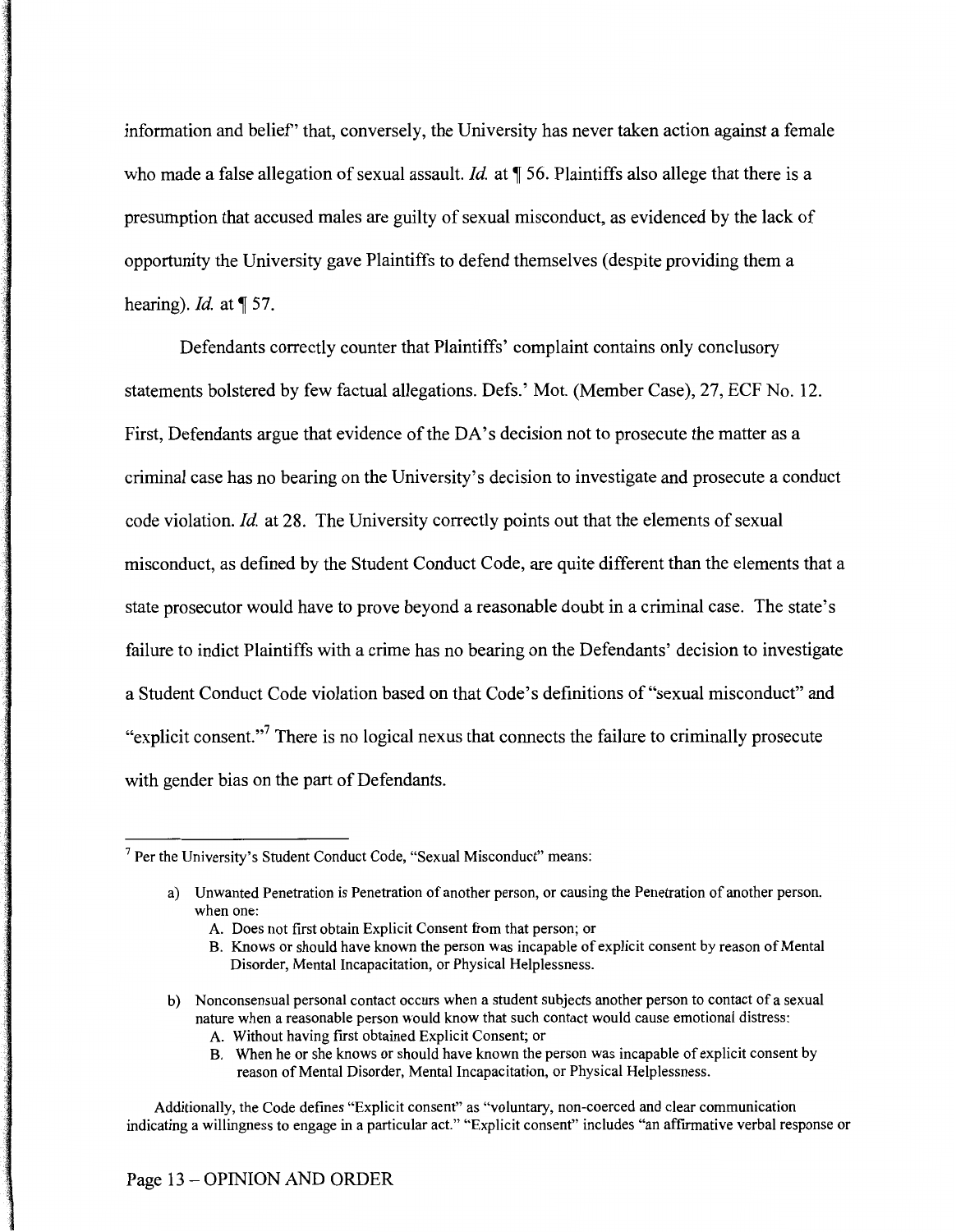Second, Defendants argue that Gottfredson's statement was based on the police report's description of the events, and that the sentiments he expressed related only to the allegations of sexual misconduct and rape, regardless of Plaintiffs' gender or sex. *Id* at 29. Defendants further argue that even if the University were biased in favor of accusers, it does not equate to bias against males because victims may be male or female. *Id* Either way, Defendants claim, President Gottfredson was not involved in the hearing process or decision making and Plaintiffs have not established a connection between his statements and any subsequent harm. *Id* 

In response, Plaintiffs reassert that "regardless of guilt or innocence, the severity of the penalty, as well as the decision to initiate the proceeding in the first place, were affected by the fact that [Plaintiffs] are male, and the accuser is a female." Pl. Artis' Resp., 30, ECF No. 21. Defendants reiterate that Plaintiffs' selective enforcement theory is based on a misinterpretation of Gottfredson's statement as gender biased when, as they have already explained, a "survivor" can be male or female and any parent, regardless of bias, could be "appalled" at accusations of sexual misconduct regardless of the accused's gender. Defs.' Reply (Member Case), 24, ECF No. 23. Defendants also argue that the other three allegations made "[o]n information and belief' do not meet the pleading standards of *Iqbal, Twombly,* and *Brown University. Id* 

A Tennessee district court held that a selective enforcement claim such as the one Plaintiffs bring here requires evidence that a female in similar circumstances to the male student bringing the claim was treated more favorably by the University against which selective enforcement is alleged. *See, e.g., Doe v. Univ. of the South,* 687 F. Supp. 2d 744, 756 (E.D. Tenn. 2009). *Doe v. Brown Univ.* went forward on a similar theory of discrimination, but the theory was bolstered by pointed allegations in the complaint including, but not limited to, former

voluntary acts unmistakable in their meaning." *See* Student Conduct Code, OAR OAR 571-021-0105(30), 571-021- 0120(3)(h) *available* at http://policies.uoregon.edu/vol-3-administration-student-affairs/ch-l-conduct/studentconduct-code.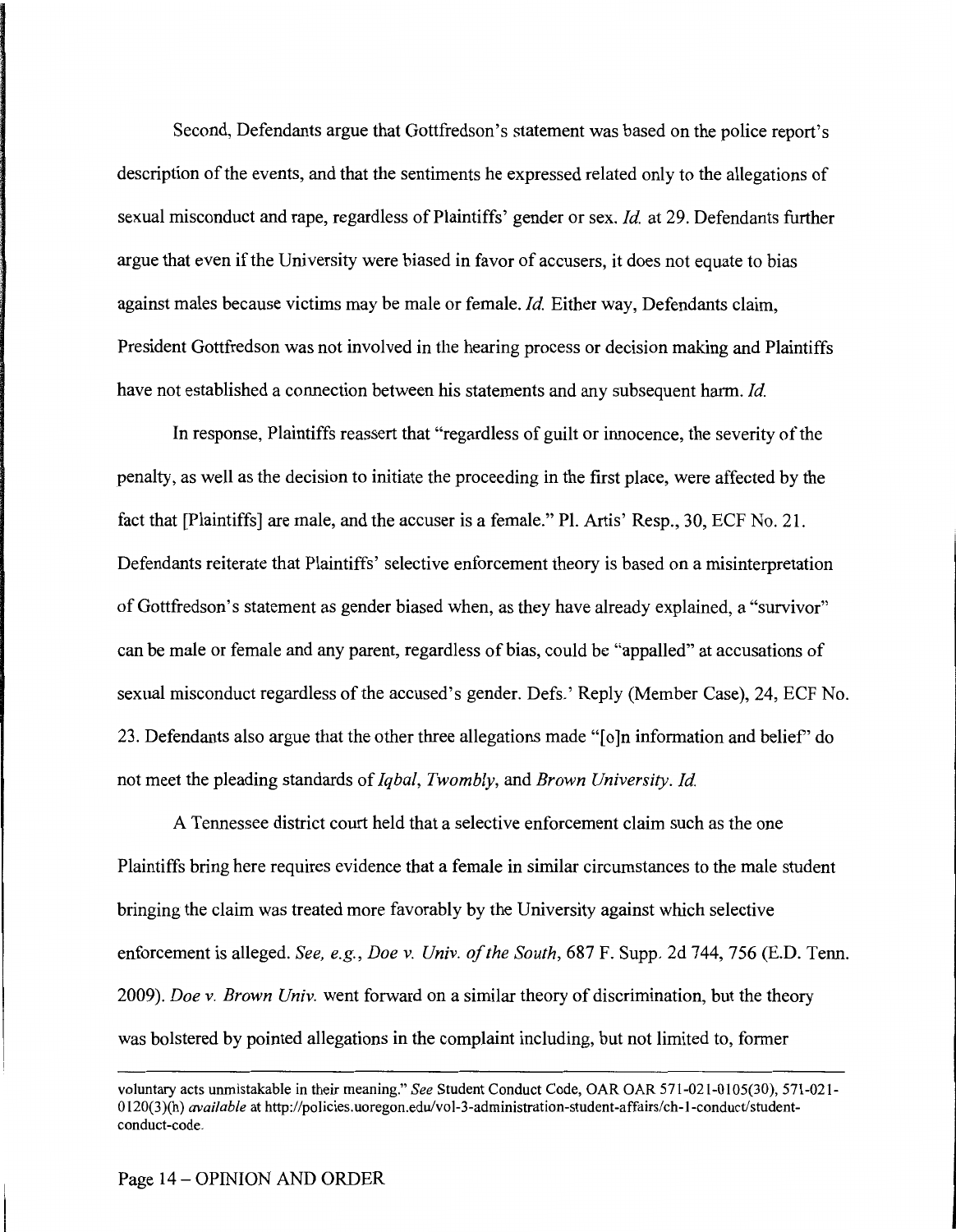university employees attesting to a pattern of gender bias as well as statements by current professors supporting the gender bias allegations. No. 15-144, 2016 WL 715794, \*8-9 (D.R.I. Feb. 22, 2016). No such allegations are present here. In fact, a California district court recently dismissed a similar Title IX complaint because the plaintiff failed to adequately allege that his suspension was motivated by gender or that a similarly situated female student had been treated more leniently. *Doe v. Regents of the Univ. of Cal.,* No. 2:15-cv-02478-SVW-JEM, 9 (C.D. Cal. July 25, 2016).

Even taking all inferences in Plaintiffs' favor, their allegations of selective enforcement fall short of satisfying the pleading standards mandated by *Twombly* and *Iqbal.* First, the University's decision to investigate the female's claims and suspend Plaintiffs does not give rise to an inference of gender discrimination simply because the District Attorney did not criminally prosecute Plaintiffs. Second, even assuming that President Gottfredson's statements were biased toward the accuser, Plaintiffs have not established that they were grounded in sexism or gender bias or that they had any substantive bearing on the review process. As such, Plaintiffs fall short of plausibly alleging that Defendants selectively enforced the code of student conduct against Plaintiffs due to their sex.

Plaintiffs additionally allege a pattern of selective enforcement because the University has not, "[o]n information and belief," taken action against a female student for similar sexual misconduct or for making false allegations against a male. Pl. Artis' Compl.,  $\sqrt{ }$  56–57, ECF No. 1-1. What Plaintiffs argue, then, is that the University must show that it has treated women with equal severity. Simply because enforcement is asymmetrical does not mean that it is selectively so. It is a simple fact that the majority of accusers of sexual assault are female and the majority of the accused are male, therefore enforcement is likely to have a disparate impact on the sexes.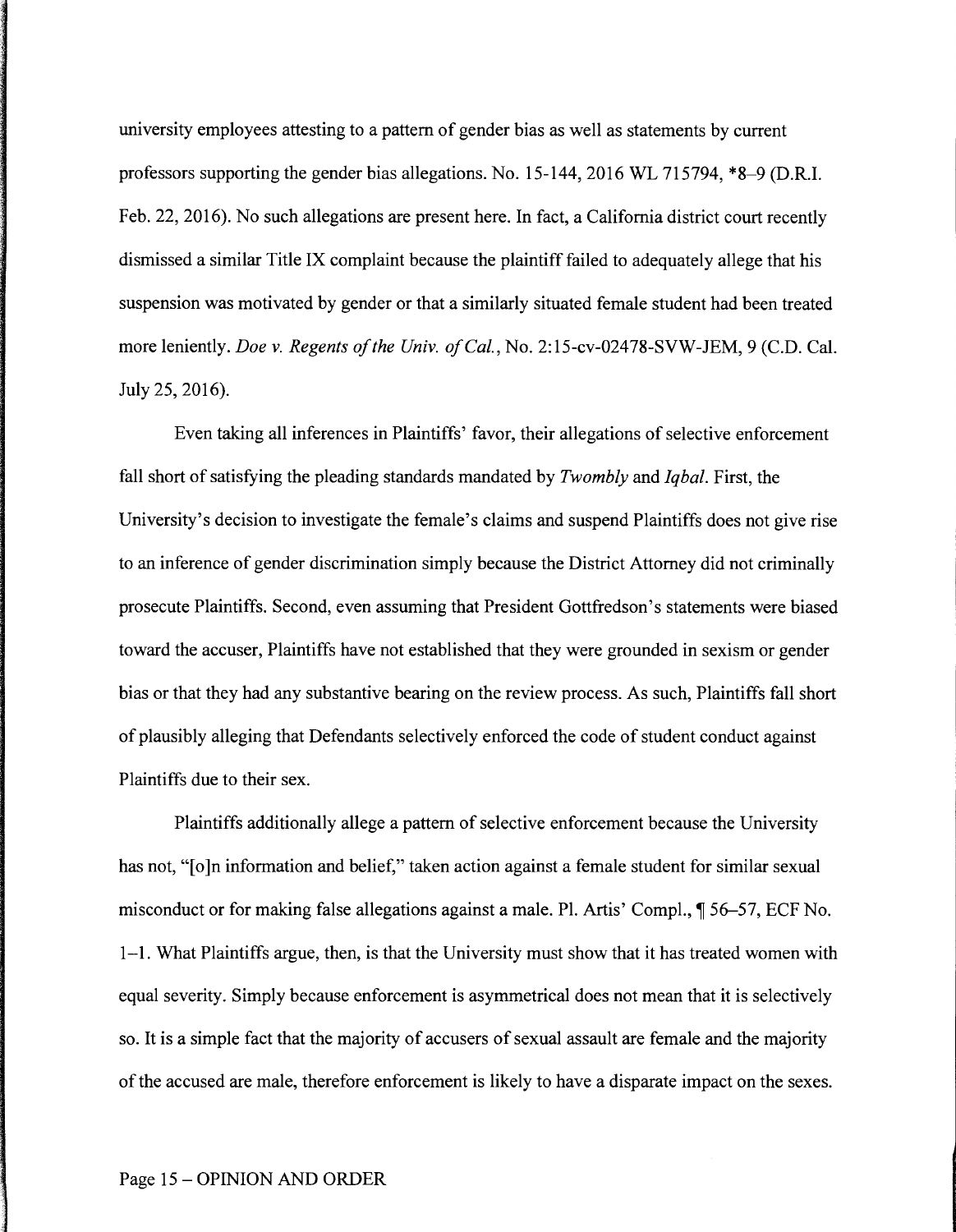Furthermore, contrary to Plaintiffs' assertions, whether the University has ever taken action against a female student for making a false allegation has no bearing on Plaintiffs' case. The punishment for making a false accusation should necessarily be less severe than the punishment for engaging in sexual misconduct itself, and the University is unlikely to pursue sanctions against false accusers as vehemently as it does against alleged perpetrators for fear of chilling reports of sexual assault.

In light of these truths and the shortcomings of Plaintiffs' allegations, Plaintiffs have not shown any facts giving rise to a plausible inference that the University treated Plaintiffs unequally based on their sex. If anything, Plaintiffs have alleged that the University is biased against alleged perpetrators of sexual misconduct, but that does not implicate gender discrimination simply because those alleged perpetrators are typically male. As Defendants point out, survivors and perpetrators alike may be male or female. Because I find that conclusory allegations of a pattern of enforcement against males alone does not give rise to an inference of sex discrimination, Plaintiffs' Title IX claim brought under a selective enforcement claim is DISMISSED without prejudice.

## *2. Erroneous Outcome*

Plaintiffs' second Title IX theory is that Defendants' allegedly flawed proceeding led to an erroneous outcome. Pl. Artis' Compl, ¶ 58, ECF No. 1-1. Plaintiffs assert that Defendants failed to comply with Title IX or even with the University's own protocols and instead aimed to reach a result that was predetermined based on Plaintiffs' sex. *Id.* at ¶ 59. Plaintiffs argue that the presumption of guilt led to a biased investigation and hearing that deprived Plaintiffs of educational opportunities based on their gender. *Id.* at  $\P$  60–62.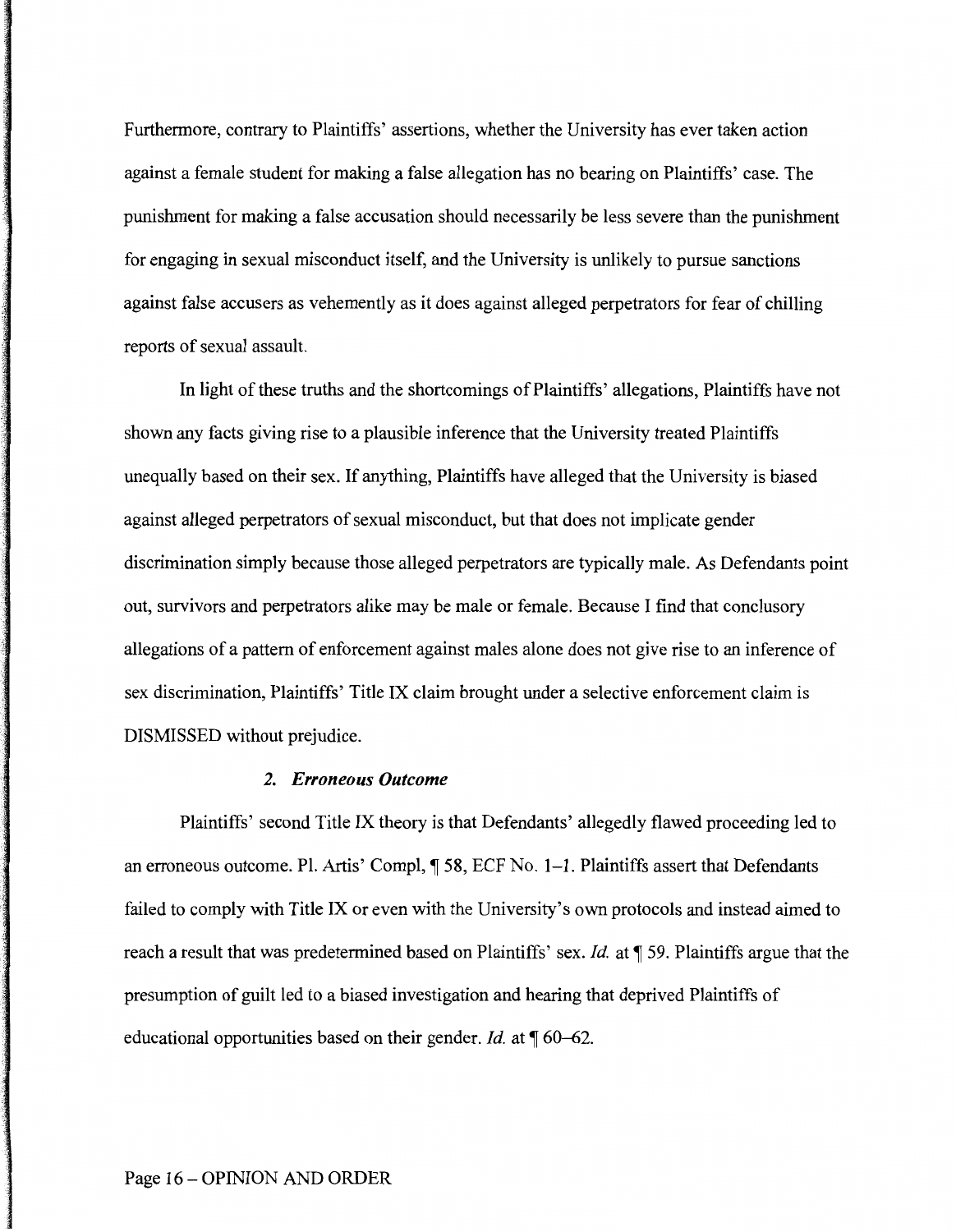Defendants argue that Plaintiffs must establish a causal connection between the erroneous outcome and gender bias as evidenced by discriminatory statements or patterns of decisionmaking. Defs.' Mot. (Member Case), 30-31, ECF No. 12. Defendants argue that Plaintiffs have failed to establish such a connection between the University's process and Plaintiffs' gender or sex. *Id* at 30. In response, Plaintiffs maintain that President Gottfredson's statement that the basketball players would not be playing for Oregon again and the subsequent immediate suspension prejudged their fate. Pl. Artis' Resp., 25, ECF No. 21. Plaintiffs reassert that they were deemed guilty because of their sex. *Id.* Defendants reply that Plaintiffs' theory of erroneous outcome fails because Plaintiffs have failed to state all elements of a Title IX claim, including a plausible inference that the University acted with discriminatory intent. Defs.' Reply (Member Case), 24, ECF No. 23.

The Second Circuit recently extended the application of the *McDonnell-Douglass*  burden-shifting framework from Title VII cases to Title IX cases, requiring only a minimal plausible inference of discrimination to survive a motion to dismiss. *Doe v. Columbia University,*  Civ. No. 15-cv-1536, 2016 WL 4056034, \*7 (2d. Cir. July 29, 2016). In that case, the Court overturned the district court's opinion and found that an atmosphere of internal and public scrutiny of the University's treatment of sexual misconduct allegations created a plausible inference in favor of plaintiff's sex discrimination claim. *Id.* 

I decline to extend the Second Circuit's reasoning because Plaintiffs make no similar allegations of an atmosphere of scrutiny and, even had they done so, there remains no plausible inference that a university's aggressive response to allegations of sexual misconduct is evidence of gender discrimination. As explained in *Regents,* "the Court cannot plausibly infer, as Plaintiff does, that a higher rate of sexual assaults committed by men against women, or filed by women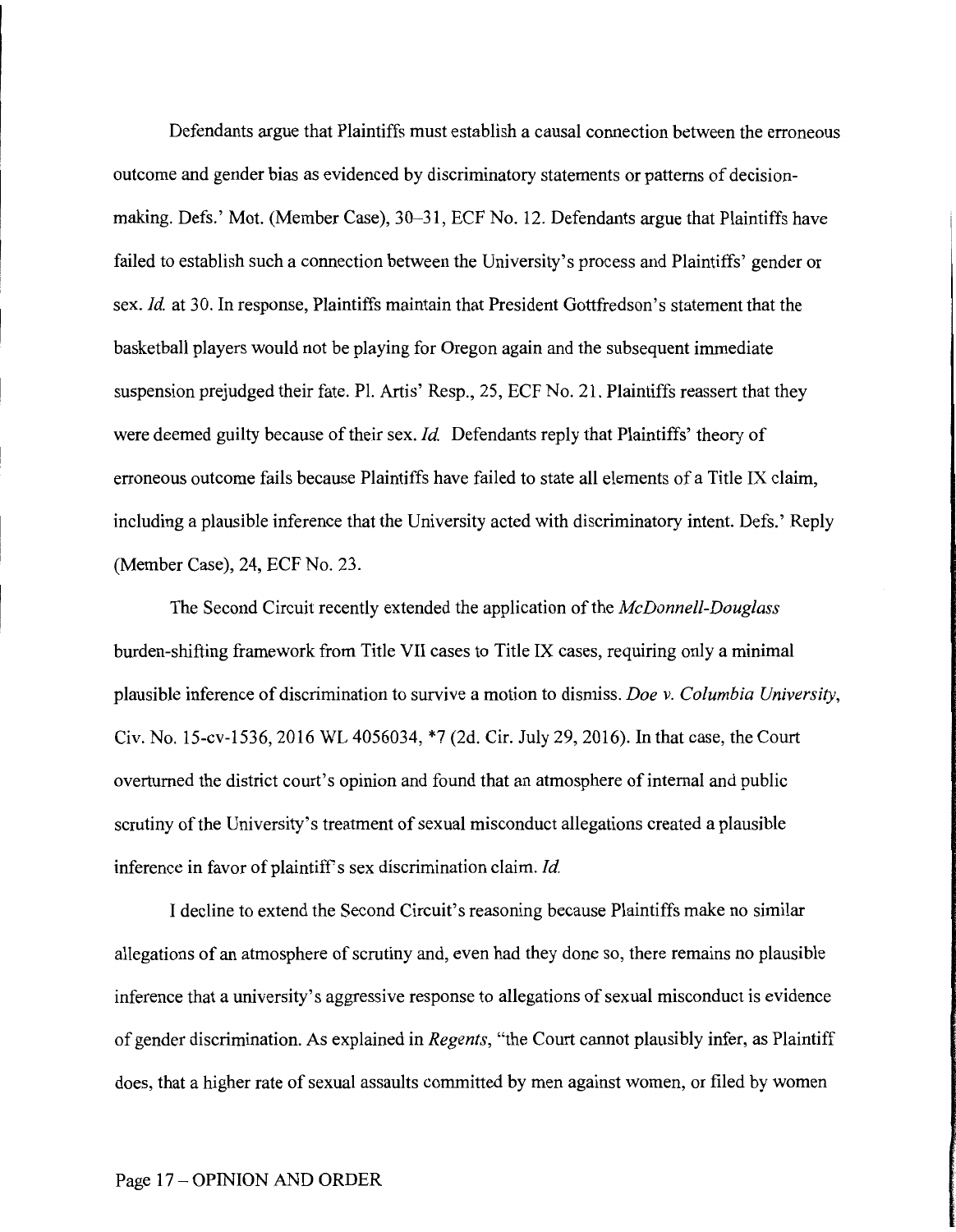against men, indicates discriminatory treatment of males accused of sexual assault in the consequent proceedings." *Regents,* No. 2:15-cv-02478-SVW-JEM at 7. Furthermore, to accept the Second Circuit's pleading standard would put universities in a double bind. Either they come under public fire for not responding to allegations of sexual assault aggressively enough or they open themselves to Title IX claims simply by enforcing rules against alleged perpetrators. Given these circumstances, Plaintiffs have failed to show how the University's enforcement of its student conduct code, even if it had been overzealous, equates to sex discrimination.

Therefore, Plaintiffs' Title IX claims brought under an erroneous outcome theory are DISMISSED without prejudice.

#### *3. Deliberate Indifference*

Plaintiffs' third and final claim under Title IX is that the University exhibited deliberate indifference to Plaintiffs' rights based upon their gender. Pl. Artis' Compl.,  $\sqrt{ }$  67, ECF No. 1–1. Plaintiffs again allege that the University acted unreasonably in light of the DA's stance on the case, *Id.* at  $\sqrt{68}$ , and maintain that the outcome of the proceeding would have been different if not for the University's supposed gender bias. *Id.* at  $\P$  69. Defendants counter that Plaintiffs have not adequately alleged University misconduct and repeat that the DA's decision not to prosecute Plaintiffs is irrelevant and inadmissible. Defs.' Mot. (Member Case), 32, ECF No. 12.

For the same reasons that Plaintiffs' selective enforcement claim fell short, I find that Plaintiffs fail to plausibly allege that the University was deliberately indifferent to their rights. First, the standard of proof required for a University investigation and suspension based on its code of conduct is entirely different from the DA's standard to prosecute a criminal case. Second, Plaintiffs continue to allege that the University is gender-biased but fail to allege specific facts supporting that theory. Instead, Plaintiffs merely posit, without reason or alleged facts, that the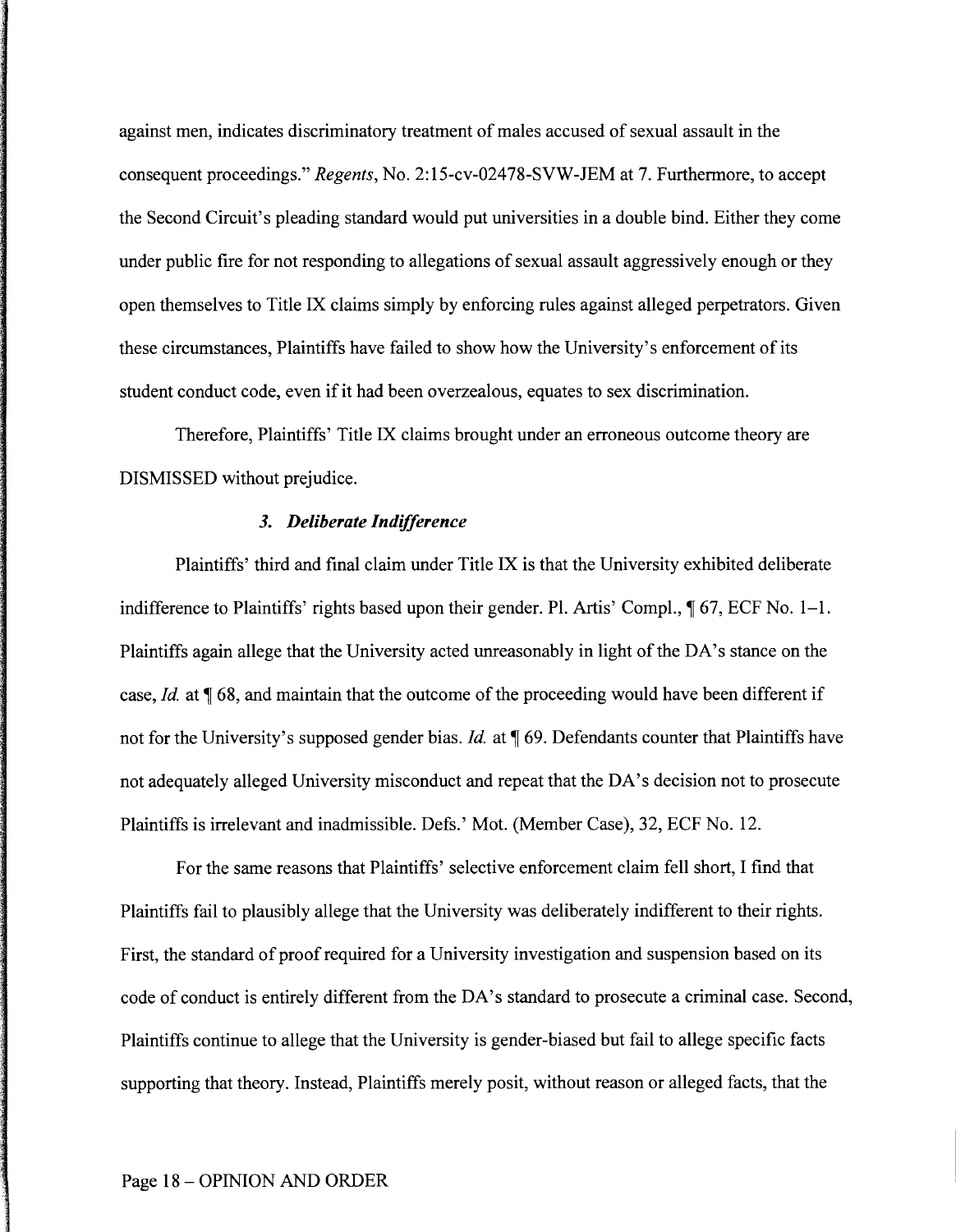University would not have investigated or penalized them if they were not male. Because Plaintiffs have failed to show how the University exhibited deliberate indifference to Plaintiffs' rights based upon their gender or sex, Plaintiffs' Title IX claims brought under a deliberate indifference theory are DISMISSED without prejudice.

# **B. Equal Protection Claim**

With regard to Plaintiffs' equal protection claim, both parties largely repeat the same arguments from the Title IX sections of their respective briefs. Plaintiffs Artis and Dotson allege, independently from Austin, that the Individual Defendants violated Plaintiffs' rights under color of state law. Pl. Artis' Compl.,  $\sqrt{\ }$  86–89, ECF No. 1–1.

In order to succeed on an equal protection claim brought under  $\S$  1983, plaintiffs must prove that the defendants acted in a discriminatory manner and that the discrimination was intentional." *Reese v. Jefferson Sch. Dist. No. 14J,* 208 F.3d 736, 740 (9th Cir. 2000) (citing *Fed. Deposit Ins. Corp. v. Henderson,* 940 F.2d 465, 471 (9th Cir. 1991)). Intentional discrimination means that a defendant's actions were motivated, at least in part, by a plaintiffs protected status. *Serrano v. Francis,* 345 F3d 1071, 1082 (9th Cir. 2003).

For the same reasons explained under my Title IX analysis, I find that Plaintiffs' allegations that the Individual Defendants violated their equal protection rights fall short of satisfying the relevant pleading standards set forth by *Twombly* and *Iqbal.* Artis and Dotson fail to plausibly allege facts that support the notion that the Individual Defendants' actions were discriminatory or that they had the requisite intent to discriminate on the basis of sex. Even if Plaintiffs adequately pled that the Individual Defendants denied them their substantive and due process rights, Plaintiffs have *not* adequately pled facts to suggest that it was due to Defendants'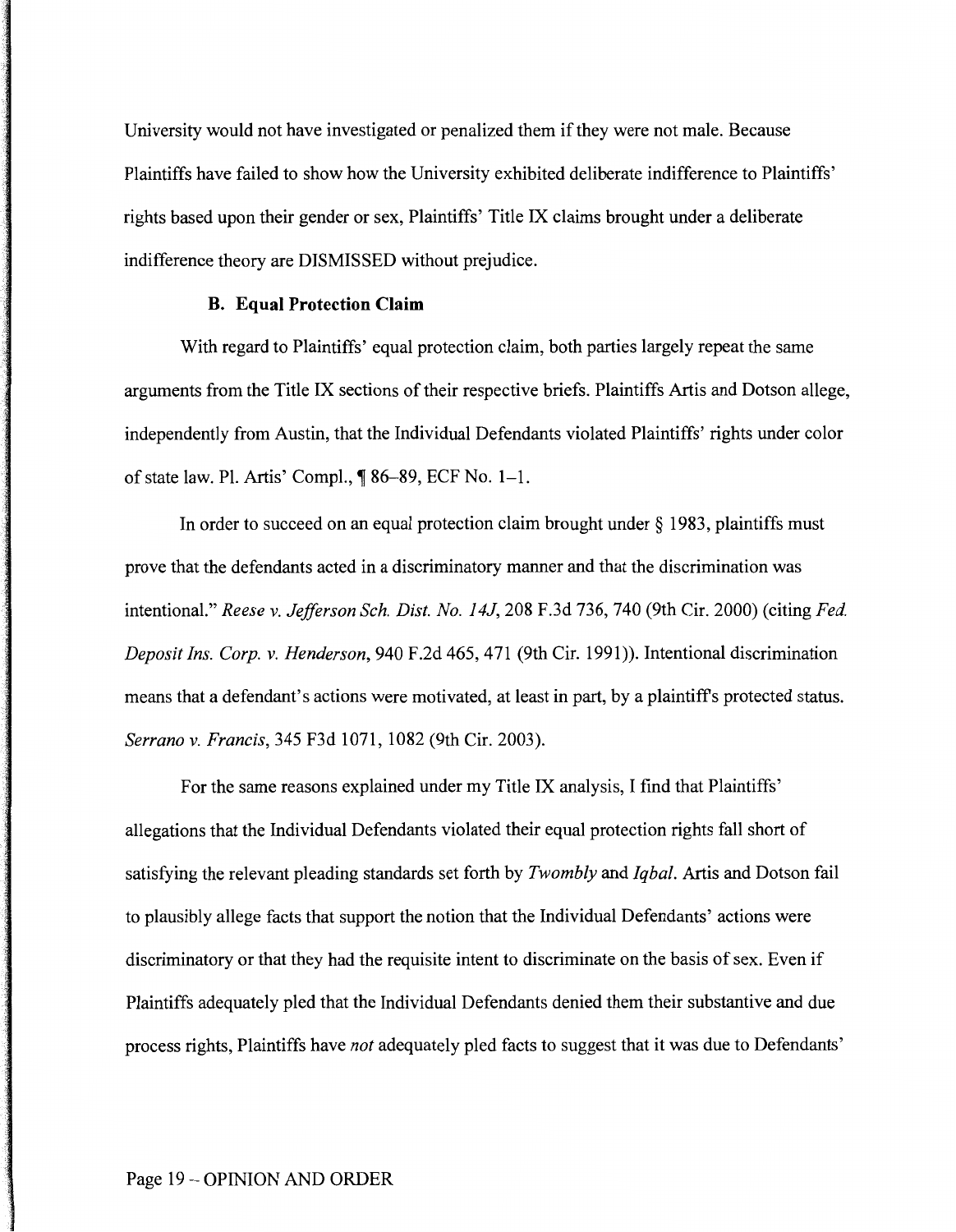gender bias. Therefore, Artis' and Dotson's claims for violation of equal protection are DISMISSED without prejudice.

# **III. State Tort Claims**

#### **A. Tort Claim Exhaustion and Immunity Arguments**

Turning to Plaintiffs' tort claims asserted under Oregon law, I first analyze two general challenges to those claims lodged by Defendants on the basis of preclusion and discretionary immunity.

### **1.** *Preclusion*

Defendants first argue that Plaintiffs failed to challenge their suspension from the University in accordance with Oregon administrative law, thereby mandating dismissal on the basis of claim preclusion. Oregon law attaches preclusive effect to some final administrative decisions, preventing re-litigation in other venues of the facts at issue in the administrative hearing except on appeal. ORS 183.310(6)(b) ("Final order means final agency action expressed in writing.").While Defendants acknowledge that Plaintiffs are not solely attempting to re-litigate the ultimate fact issue finding of the administrative hearing, they argue that Plaintiffs erroneous outcome theory under Title IX draws the instant case too close to a do-over of the administrative hearing. This position is patently flawed.

As Plaintiffs correctly contend, the *§* 1983 due process, equal protection claim, and Title IX claims do not center on the ultimate facts found at the hearing. Those claims allege insufficiency of process and a pattern or practice of discrimination. Plaintiffs are not here attempting to re-litigate their hearing. The preclusion argument therefore fails.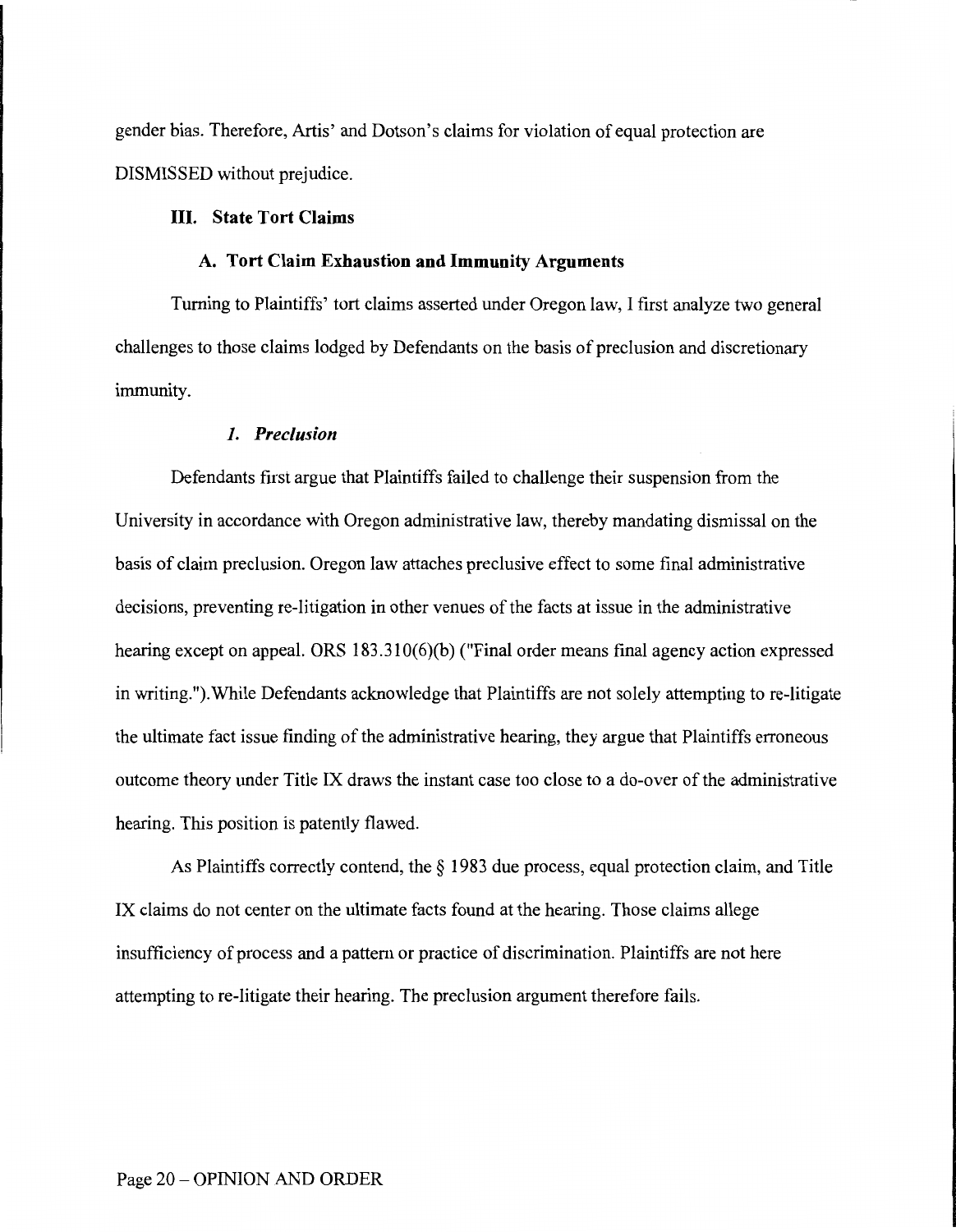# *2. Discretionary Immunity*

Defendants invoke ORS 30.265(6)(c) and (f) to argue that claims against them should be dismissed because they are shielded from liability for "[a ]ny claim based upon the performance of or the failure to exercise or perform a discretionary function or duty, whether or not the discretion is abused."

Discretionary immunity is a complex concept, and it is one with which the Oregon Supreme Court has "struggled with ... over the years." *Westfall v. State,* 355 Or. **144** (2014) *(en banc*). ORS 30.265(6)(c) deals with decisions involving public policy and made under the apparent authority of law. Without more, the facts as presented at this stage do not reflect that Defendants decisions were made under the apparent authority of law as much as they were made under the auspices of administrative fiat as guided by the University's Student Conduct Code.

Further, ORS 30.265(6)(f) governs immunity from claims against official conduct guided by unconstitutional or invalid laws, rules, or regulations. Again, without more, it does not appear that the conduct at issue in this cases was so guided by a law or principle governed under  $30.265(6)(f)$ .

At this stage of litigation, I find that discretionary immunity does not shield Defendants from the claims levied against them.

# **B. Negligence Claims**

Regarding negligence, Defendants contend that Plaintiffs have failed to plead cognizable damages and that Defendants' conduct did not create a foreseeable risk of harm to an interest protected by Oregon law.

Plaintiffs' negligence claims seek economic damages purely in the form of lost future income. Such a claim is not cognizable under Oregon law unless a "special relationship" exists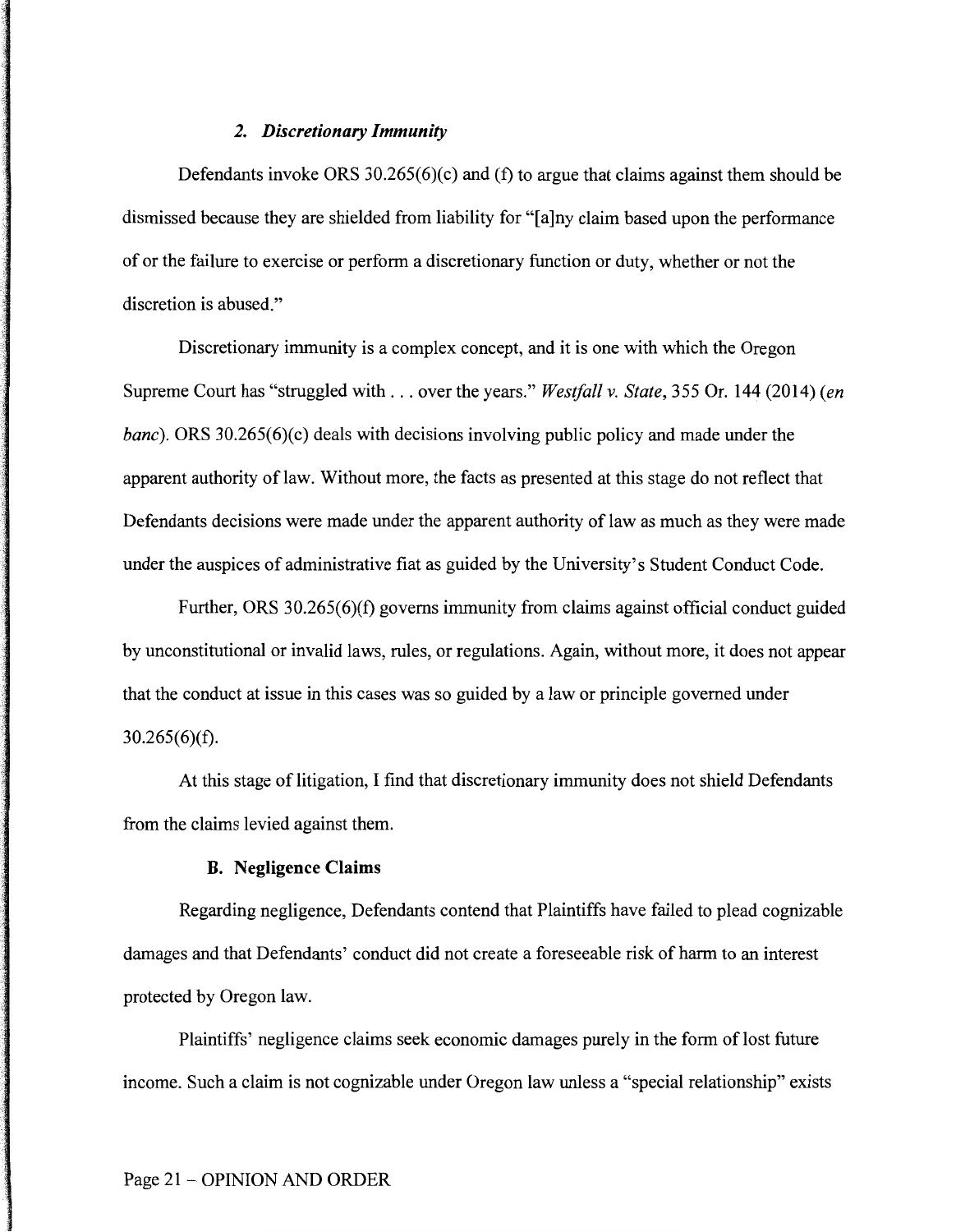between the parties. *Oregon Steel Mills, Inc. v. Coopers* & *Lybrand, LLP,* 336 Or. 329, 341, 83 P. 3d 322 (2004). Whether Plaintiffs' negligence claim should be dismissed at this stage of litigation hinges on whether such a relationship existed between Plaintiffs and the University.

A special relationship exists when: (1) one party relinquishes over matters, usually financial, and entrusts them to the other party; (2) the party with special control is authorized to exercise independent judgment; (3) in order to further the other party's interest; and (4) the relationship either is, or resembles, other relationships "in which the law imposes a duty on parties to conduct themselves reasonably, so as to protect the other parties to the relationship. *Bell v. Public Employees Retirement Bd.,* 239 Or. App. 239, 326 (2010) (citing *Conway v. Pacific Univ.,* 324 Or. 231 (1996); *Onita Pac. Corp. v. Trustees of Bronson,* 315 Or. 149 (1992)).

There exists no precedent in Oregon or the Ninth Circuit recognizing a special relationship between college students or student athletes and the universities they attend. One case, *Freeman v. Busch,* 349 F.3d 582 (8th Cir. 2003), declared that "since the late 1970s, the general rule is that no special relationship exists between a college and its own students .... " *Id.* at 587. Since then, courts have reached differing conclusions as to whether such a special relationship exists. *Compare Davidson v. Univ. of NC.,* 543 S.E.2d 920, 922 (N.C. Ct. App. 2001 ); *Kleinknecht v. Gettysburg Coll.,* 989 F .2d 1360 (3d Cir. 1993) (both finding special relationships between student athletes and universities in the contexts of sports related injuries), *with Orr v. Brigham Young Univ.,* 960 F. Supp. 1522, 1526-28 (D. Utah 1994); *Swanson v. Wabash Coll.,* 504 N.E. 2d 327, 330-31 (Ind. Ct. App. 1987); *Fisher v. Northwestern State Univ.,* 624 So. 2d 1308, 1309 (La. Ct. App. 1993) (finding no special relationship). Notably, courts finding special relationships have done so when the incident giving rise to the negligence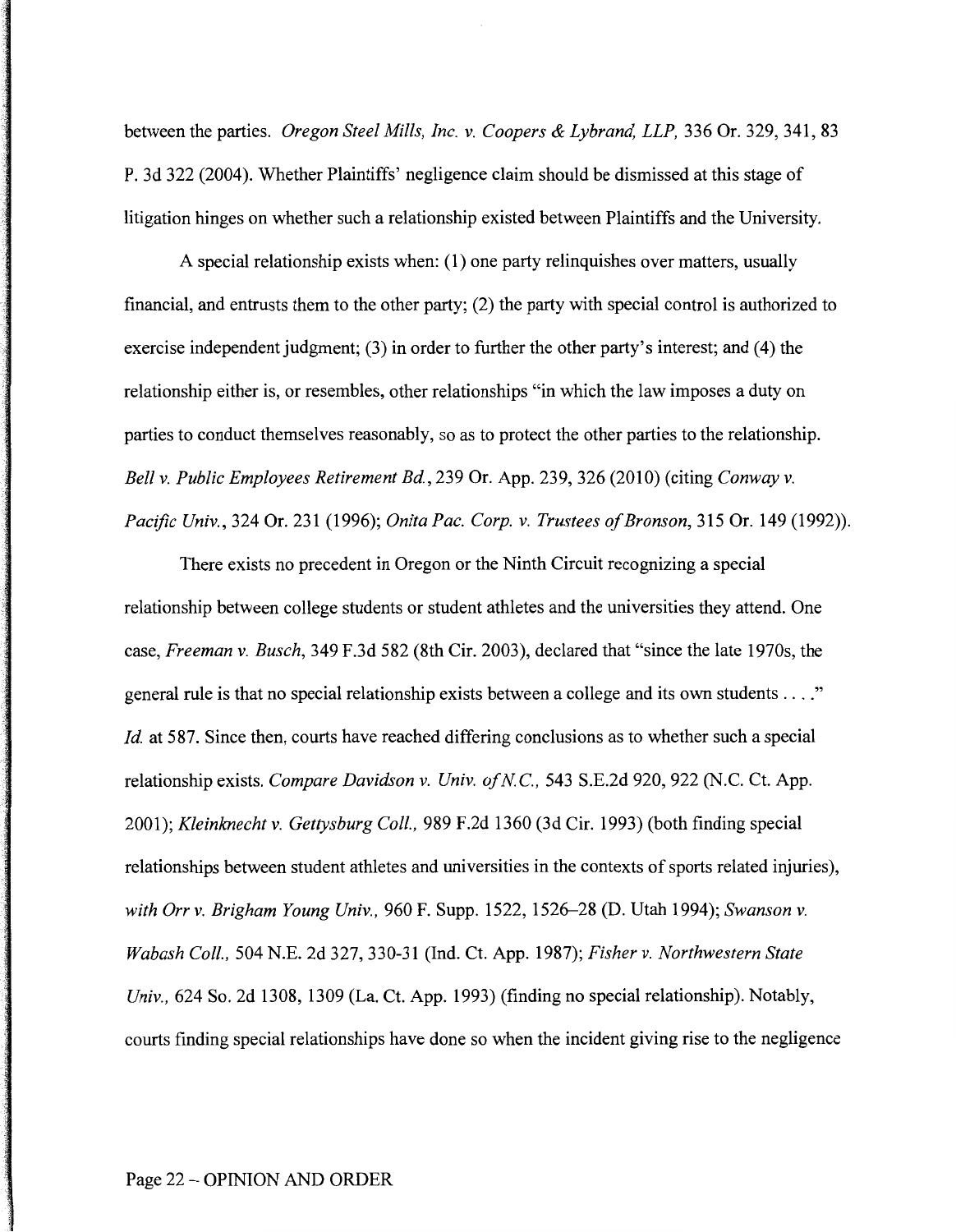claim occurred during a supervised school practice or other event and arose out of an injury related thereto. *See, e.g., Davidson,* 543 S.E.2d at 928; *Kleinknecht,* 989 F.2d at 1367. Those courts tend to limit their holdings accordingly.

When faced with this question, courts typically refer to the relevant factors of special relationships contemplated by state law. In Oregon, those factors focus on one party's ability to exercise independent judgment on another party's behalf in order to advance that party's interests. *Bell v. PERE,* 239 Or. App. at 249. In Oregon, this typically manifests in the form of an employer-employee relationship or an insurer-insured relationship. *See, e.g., McManus v. Auchincloss,* 271 Or. App. 765, 781 (2015).

Plaintiffs do not allege that the University of Oregon or the Individual Defendants exercised independent judgment on behalf of the student athletes to advance their individual interests. Even viewing the facts here in the light most favorable to Plaintiffs, the relationship between student athletes accused of sexual assault and a University rendering academic code of conduct decisions can be characterized as little more than an arm's-length relationship intent on securing divergent rather than joint interests. *See Conway,* 324 Or. 231, 245 n.8 (citing *Hall v. the May Dept. Stores,* 292 Or. 131, 141 (1981)).

Because no special relationship exists between the parties and because Plaintiffs plead only economic damages, Plaintiffs' negligence claims are DISMISSED without prejudice.

### **C. Intentional Infliction of Emotional Distress ("IIED") Claims**

Defendants move to dismiss Plaintiffs' IIED claims on the basis that Plaintiffs cannot plausibly allege that Defendants intended to inflict severe emotional distress or that Defendants alleged actions transgressed the bounds of socially tolerable conduct. These arguments coincide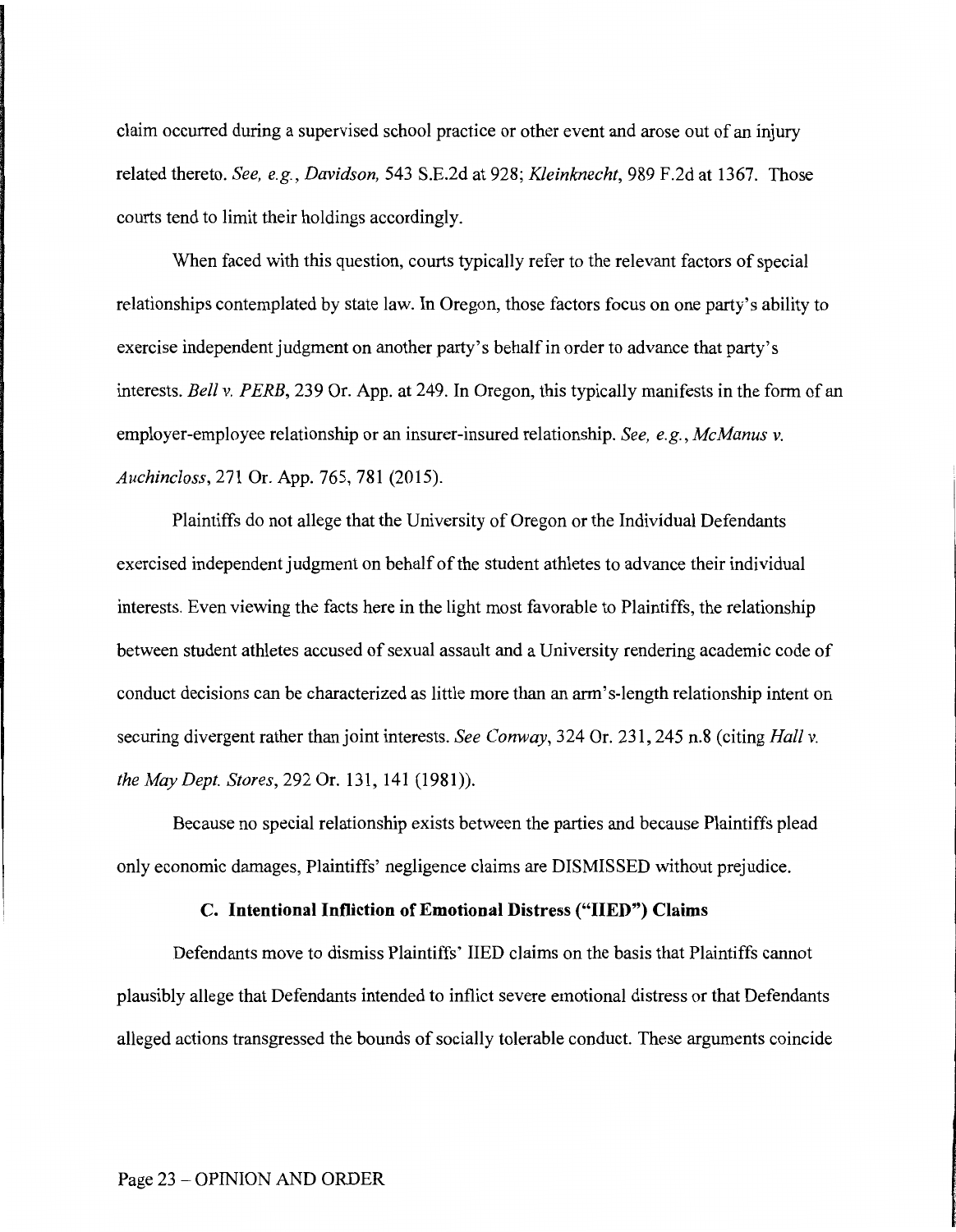with the first and third factors required for a cognizable IIED claim: (1) that the defendant intended to inflict severe emotional distress on the plaintiff; (2) the defendant's acts were the cause of the plaintiff's severe emotional distress; and (3) the defendant's acts constituted an extraordinary transgression of the bounds of socially tolerable conduct. *McGanty v. Staudenraus,*  321 Or. 532, 543 (1995).

Trial courts play a gatekeeper role in evaluating the viability of an IIED claim by assessing the allegedly tortious conduct to determine the third factor articulated in *McGanty;*  whether the conduct is an extraordinary transgression of the bounds of socially tolerable conduct. *House v. Hicks,* 218 Or. App. 348, 358 (2008). In considering whether a defendant's acts were an "extraordinary transgression," a court must examine the purpose of the conduct and the means used to achieve the result. *Shay v. Paulson,* 131 Or. App. 270, 273 (1994).

The conduct at issue must be deliberate and the means of inflicting the harm must be extraordinary in order to "distinguish actionable conduct from the insults ... that persons are expected to endure under contemporary standards of behavior," and to assess "objective reality for a claim of harm that otherwise rests only on evidence of the plaintiffs subjective reaction divorced from physiological or other tangible injury." *Brewer v. Erwin,* 287 Or. 435, 457, 600 P.2d 398 (1979). The conduct at issue must be "so offensive as to be outrageous." *Hall v. May Dept. Stores Co.,* 292 Or. 131, 637 P.2d 126 (1981). Oregon Courts have even required the alleged conduct to rise to the level of "outrageous in the extreme." *Shay,* 131 Or. App. at 273 (citing *Patton v. JC Penney Co.,* 301 Or. 117, 124 (1986)). Illustrative of this very high bar, Oregon Courts have found that even patently felonious conduct does not necessarily rise to the level of an IIED claim. *Id.* Oregon Courts also require a special relationship between the parties,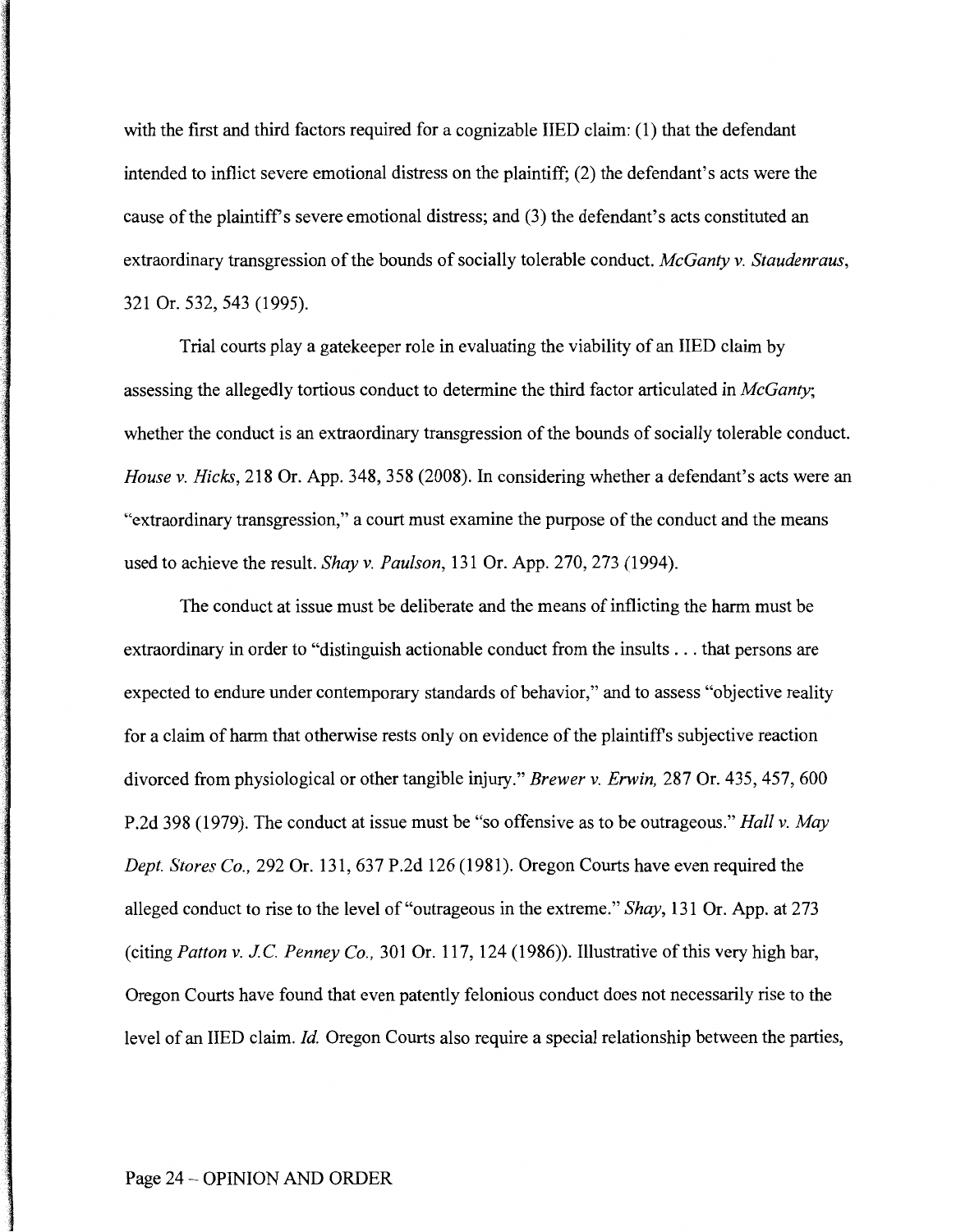*House,* 218 Or. App. at 360, which, as articulated above, I do not find here. Finally, Oregon Courts look to whether a defendant had ulterior motives or intended to take advantage of unusually vulnerable individuals. *Checkley v. Boyd,* 170 Or. App. 721, 727 (2000).

The conduct that Plaintiffs argue transgresses the bounds of socially tolerable conduct is: (1) the University's choice to hold a press conference on the sexual assault allegations and the ongoing investigation; (2) the University President's choice to characterize the accuser as a victim and state that he was appalled by the accusations; (3) the University's alleged failure to provide sufficient process; (4) the alleged inadequacy of the hearings provided to the Plaintiffs and lack of appeal process; (5) and the "badge of infamy" stamped upon the Plaintiffs. Pl. Austin's Resp., 39, ECF No. 22. None of this rises to the level "outrageous in the extreme." *See Shay,* 131 Or. App. at 273. Further, given the nature of the accusations at the time they were made, the public interest in the situation, and the high standards to which Oregon Courts hold IIED claims I find that the conduct at issue does not constitute an extraordinary transgression of socially tolerable conduct. Plaintiffs' IIED claims are therefore DISMISSED with prejudice.

# **D. Tortious Interference Claims**

Defendants next move against Plaintiffs' tortious interference claims on the basis that ( 1) Plaintiffs do not plausibly allege that they had an actual or contemplated business relationship with an identifiable National Basketball Association ("NBA") team; (2) the pleadings do not sufficiently allege intentional interference with such a relationship, even if one did exist; and (3) Plaintiffs did not provide Defendants with any notice of this claim, as required under the Oregon Tort Claims Act ("OTCA").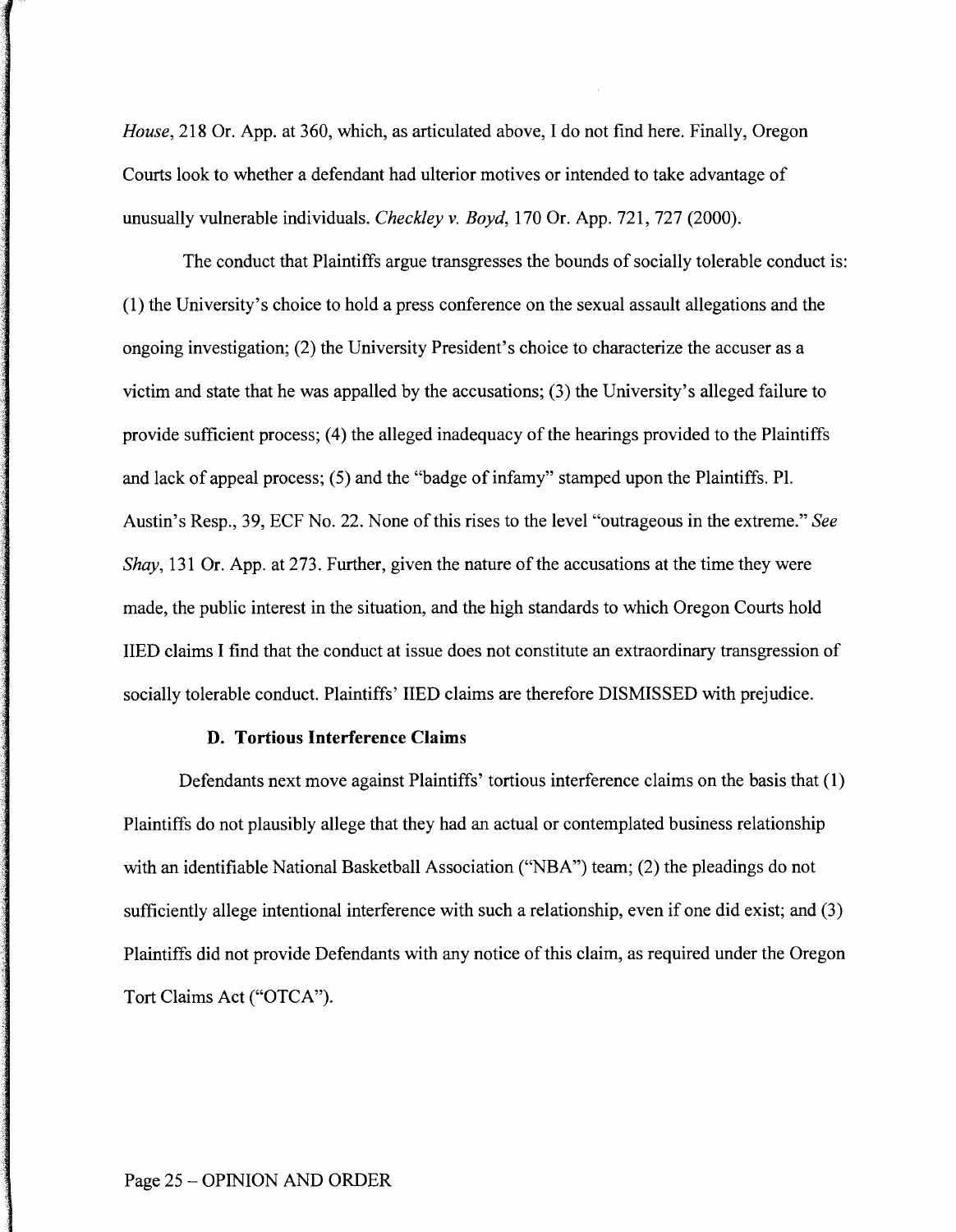Setting aside the issue of whether Plaintiffs provided adequate notice, tortious interference claims must allege six elements: (I) the existence of a professional or business relationship (which could include, *e.g.,* a contract or a prospective economic advantage), (2) intentional interference with that relationship, (3) by a third party, (4) accomplished through improper means or for an improper purpose, (5) a causal effect between the interference and damage to the economic relationship, and (6) damages. *McGanty v. Staudenraus,* 321 Or. 532, 535 (1995) (citing *Straube v. Larson,* 287 Or. 357, 360-61, 600 P.2d 371 (1979)). Whether Plaintiffs' tortious interference claim should be dismissed at this stage of litigation hinges on the first, second, and fourth factors articulated above.

Under the first factor, the professional relationships at issue are the Plaintiffs' prospects as potential NBA draft picks. That factor requires a "voluntary relationship with another party that would have very likely resulted in a pecuniary benefit for the plaintiff but for the defendant's interference." *Cron v. Zimmer,* 255 Or. App. 114, 127 (2013). Plaintiffs allege that they were "widely projected by experts in basketball and the NBA Draft to be selected in the first round of the NBA Draft," Artis Resp. 36-37, ECF No. 21, and very likely would have benefited from the accompanying multi-million dollar contracts that would have arisen from draft selection. At this stage of litigation, this is sufficient to establish the first factor.

Plaintiffs' claims, however, fail under the second and fourth pleading requirements for tortious interference. *McGanty,* 321 Or. at 535. Plaintiffs do not allege that Defendants were aware of their projected NBA prospects, which in itself hobbles the second pleading requirement for intentional interference. That notwithstanding, under the forth requirement, improper means "must violate some objective, identifiable standard, such as a statute or other regulation, or a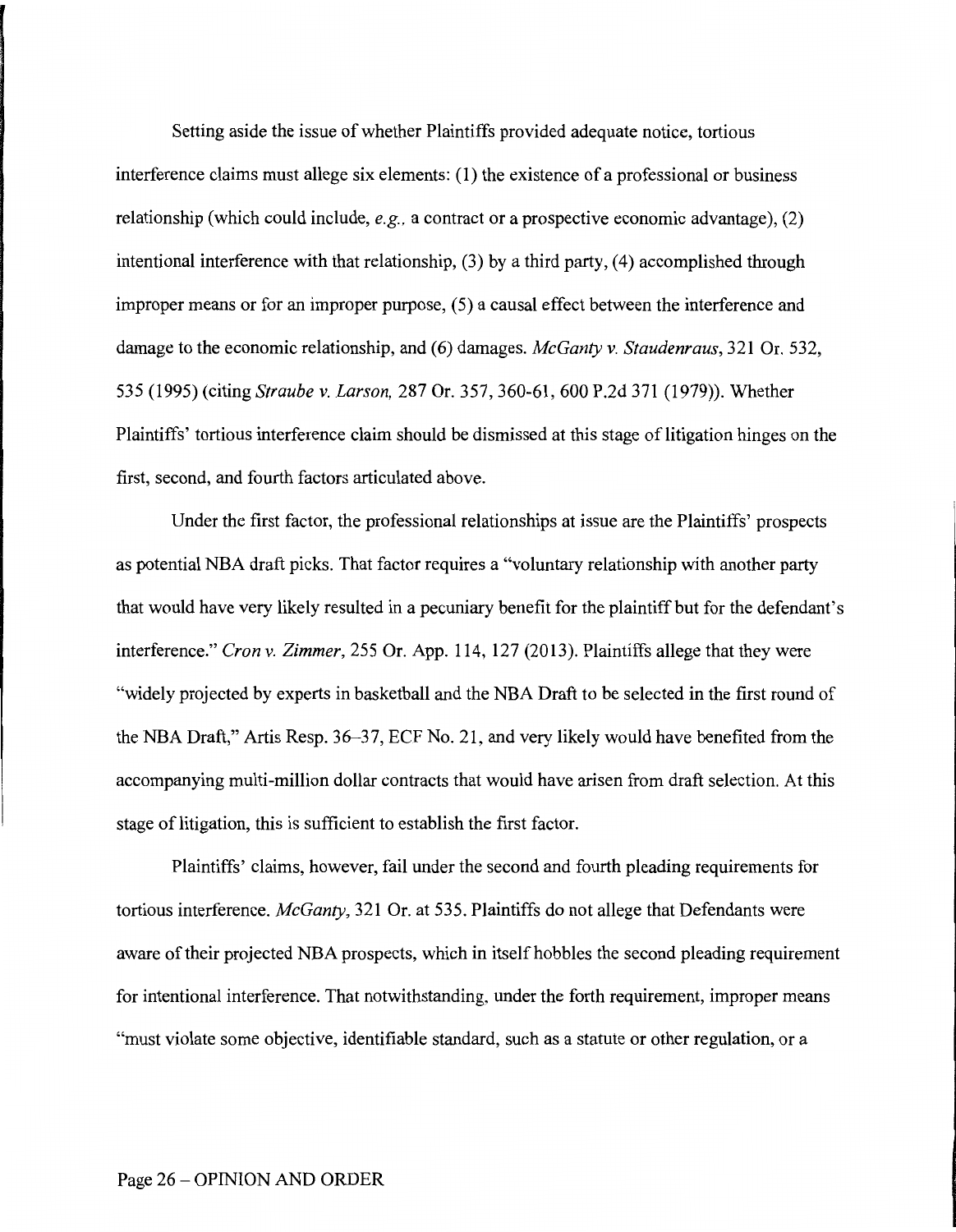recognized rule of common law, or, perhaps, an established standard of a trade or profession." *Nw. Natural Gas Co. v. Chase Gardens, Inc.,* 328 Or. 487, 498 (1999). The alleged means of interference here was the summary suspension of Plaintiffs following the investigations and hearings into the accusations of misconduct levied against them. The alleged impropriety of these means is the constitutionally insufficient process and discrimination Plaintiffs allege of the University's actions. Considering multiple intentional interference pleading requirements in tandem-both the intentionality of interference and the improper means-Plaintiffs do not plausibly allege that Defendants intended to interfere with their potential NBA prospects by investigating rape allegations against them and suspending Plaintiffs based on Student Conduct Code violations. The fact that the University's enforcement of its Student Conduct Code had the indirect adverse effect of damaging Plaintiffs' NBA prospects, hypothetical or otherwise, is unfortunate. Nonetheless, there is no place in the law of intentional interference for such indirect, unintentional consequences. Plaintiffs' intentional interference claims are DISMISSED with prejudice.

# **E. Breach of Contract Claims**

Finally, Plaintiffs allege that Defendants materially breached their athletic scholarship contracts by refusing to renew them following the completion of the two-quarter fixed term anticipated therein. There is no dispute that the University fulfilled its obligations of scholarship payment, nor is there any dispute that Plaintiffs received the full durational benefits of their scholarship. Plaintiffs instead posit that the University breached by not renewing the contract at the end of its term.

"A breach is material if it goes to the very substance of the contract and defeats the object of the parties entering into the contract." *Biso v. Madenwald,* 33 Or. App. 325, 331, 576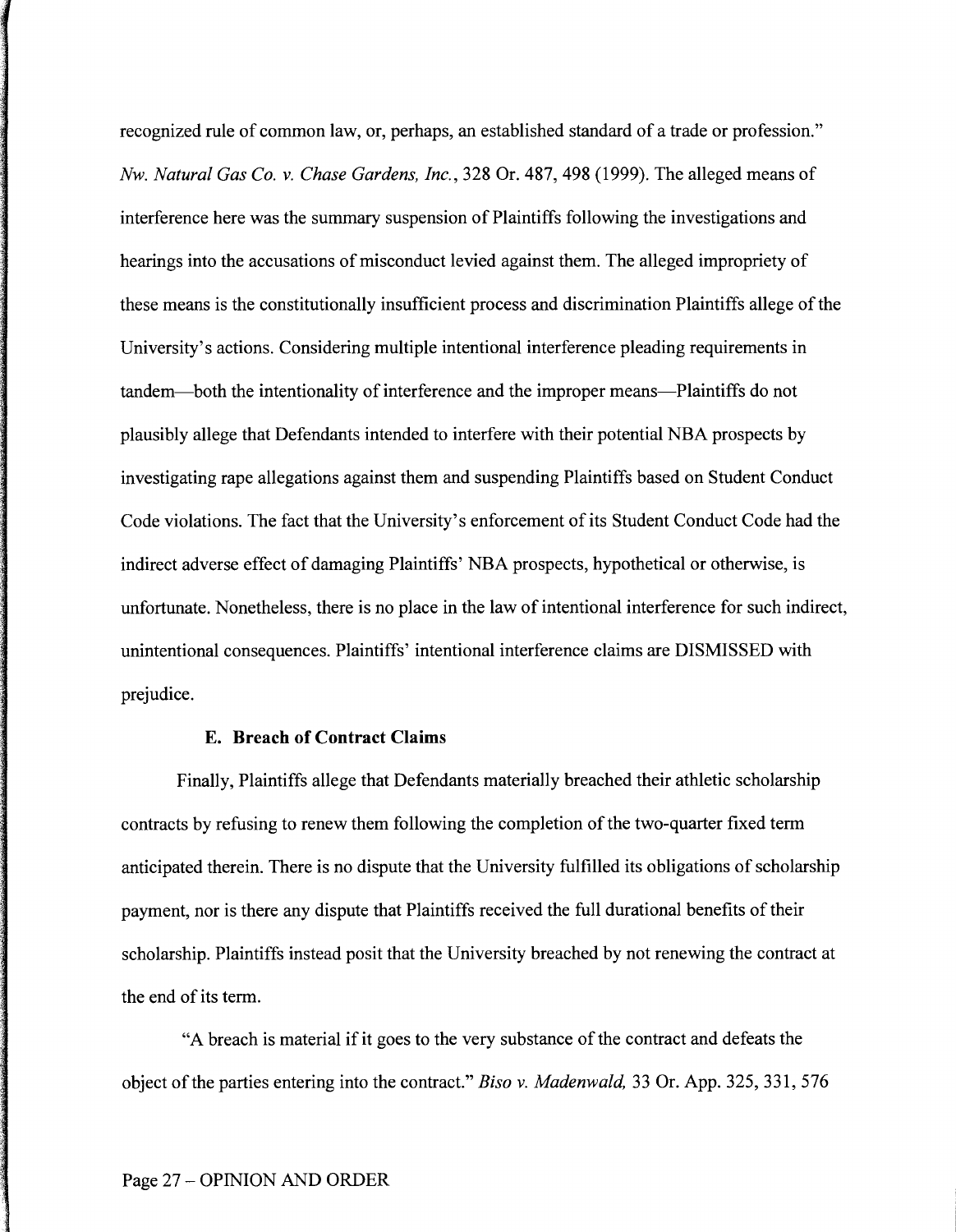P.2d 801, *rev. den.,* 283 Or. 1, 580 P.2d 1030 (1978). Plaintiffs allege that they held the "reasonable expectation, based upon the express terms of the contractual relationship governing the athletic scholarship, that the University of Oregon would renew [their] scholarship .... " Second Amended Complaint,  $\P$  132 ECF No. 12. Defendants retort with the fact that the parties fulfilled the contract and it ended on its own terms in June 2014, after both quarters covered by the contract were completed. The renewal terms in the contract described that it would be *considered* for renewal as long as eligibility requirements were met and, if the University opted not to renew for any reason, that Plaintiffs would be promptly notified of that choice.

Plaintiffs appear to concede that they do not plead a breach of any material term of their athletic scholarship contracts. Instead, Plaintiffs argue that the University induced at least one of them into transferring using the scholarship offer, thus creating an expectation that it would be subsequently renewed. These skeletal pleadings fall well short of stating a claim for which relief can be granted. Specifically, Plaintiffs have failed to identify an actual breach, they have pointed to no promise regarding renewal, and they have asserted no contractual basis for their alleged expectation of renewal, save for the mere inclusion of a renewability provision in the terms of the contract. I do not find that a renewability provision inherently creates an expectation of renewal unless that provision expressly promises as much.

For these reasons, Plaintiffs' breach of contract claims are DISMISSED without prejudice.

 $111$  $111$ 

 $111$